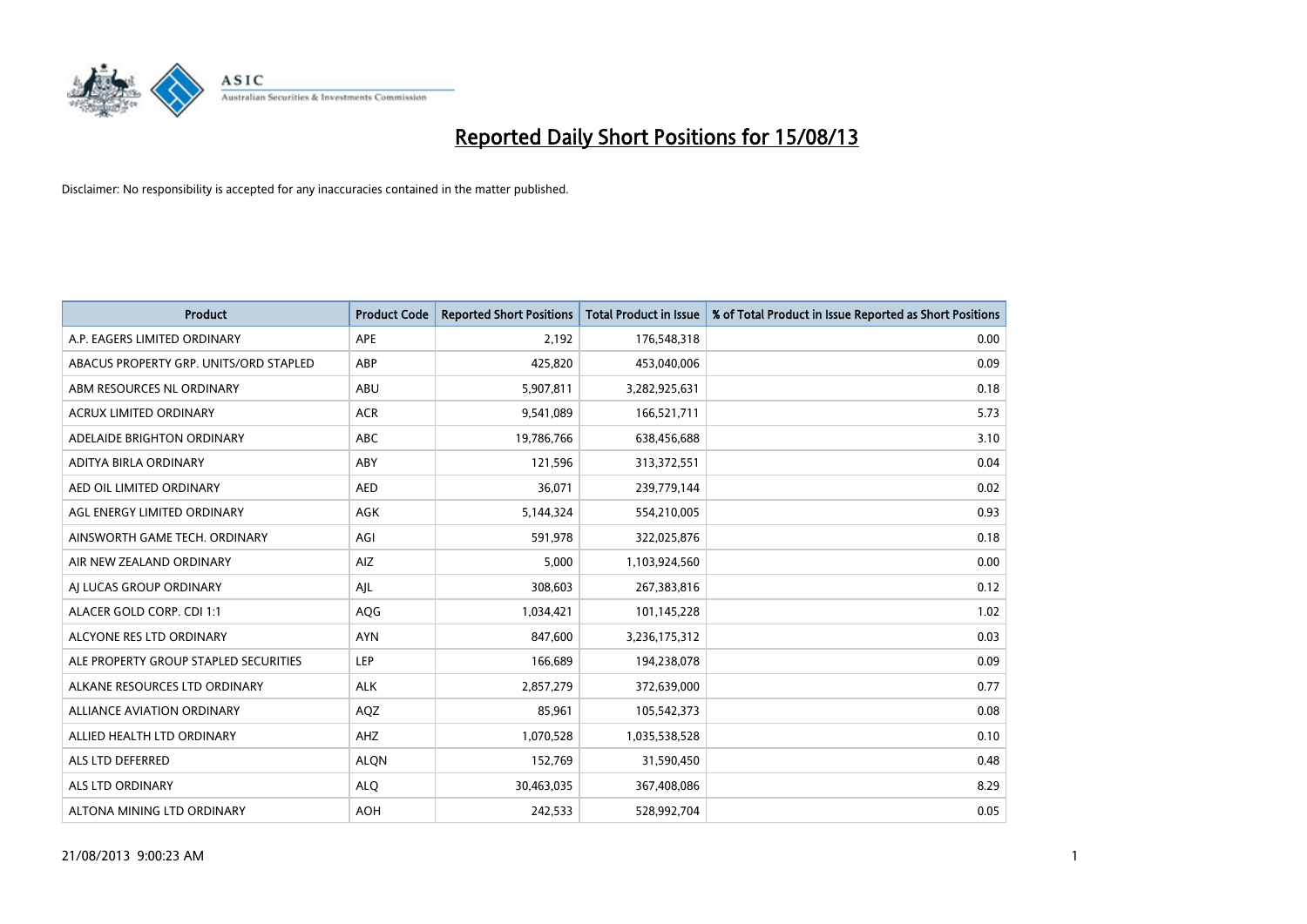

| <b>Product</b>                          | <b>Product Code</b> | <b>Reported Short Positions</b> | <b>Total Product in Issue</b> | % of Total Product in Issue Reported as Short Positions |
|-----------------------------------------|---------------------|---------------------------------|-------------------------------|---------------------------------------------------------|
| ALUMINA LIMITED ORDINARY                | <b>AWC</b>          | 167,035,470                     | 2,806,225,615                 | 5.95                                                    |
| AMALGAMATED HOLDINGS ORDINARY           | AHD                 | 856                             | 157,759,109                   | 0.00                                                    |
| AMCOM TELECOMM, ORDINARY                | AMM                 | 1,007,220                       | 244,557,101                   | 0.41                                                    |
| AMCOR LIMITED ORDINARY                  | AMC                 | 3,154,222                       | 1,206,684,923                 | 0.26                                                    |
| AMP LIMITED ORDINARY                    | AMP                 | 23,968,630                      | 2,944,564,649                 | 0.81                                                    |
| AMPELLA MINING ORDINARY                 | AMX                 | 640,082                         | 248,000,493                   | 0.26                                                    |
| ANGLOGOLD ASHANTI CDI 5:1               | AGG                 |                                 | 89,207,765                    | 0.00                                                    |
| ANSELL LIMITED ORDINARY                 | <b>ANN</b>          | 10,003,506                      | 130,617,963                   | 7.66                                                    |
| ANTARES ENERGY LTD ORDINARY             | <b>AZZ</b>          | 392,400                         | 255,000,000                   | 0.15                                                    |
| ANZ BANKING GRP LTD ORDINARY            | ANZ                 | 13,194,750                      | 2,743,569,323                 | 0.48                                                    |
| APA GROUP STAPLED SECURITIES            | APA                 | 11,623,727                      | 835,750,807                   | 1.39                                                    |
| APN NEWS & MEDIA ORDINARY               | <b>APN</b>          | 18,838,202                      | 661,526,586                   | 2.85                                                    |
| AQUARIUS PLATINUM. ORDINARY             | <b>AOP</b>          | 7,436,247                       | 486,851,336                   | 1.53                                                    |
| AOUILA RESOURCES ORDINARY               | <b>AQA</b>          | 14,957,849                      | 411,804,442                   | 3.63                                                    |
| ARAFURA RESOURCE LTD ORDINARY           | ARU                 | 8,367                           | 441,270,644                   | 0.00                                                    |
| ARB CORPORATION ORDINARY                | <b>ARP</b>          | 828,528                         | 72,481,302                    | 1.14                                                    |
| ARDENT LEISURE GROUP STAPLED SECURITIES | AAD                 | 3,108,818                       | 397,803,987                   | 0.78                                                    |
| ARENA REIT ORDINARY UNITS               | <b>ARF</b>          | 1,091,670                       | 206,342,963                   | 0.53                                                    |
| ARISTOCRAT LEISURE ORDINARY             | ALL                 | 8,893,684                       | 551,418,047                   | 1.61                                                    |
| <b>ARRIUM LTD ORDINARY</b>              | ARI                 | 27,226,419                      | 1,355,433,903                 | 2.01                                                    |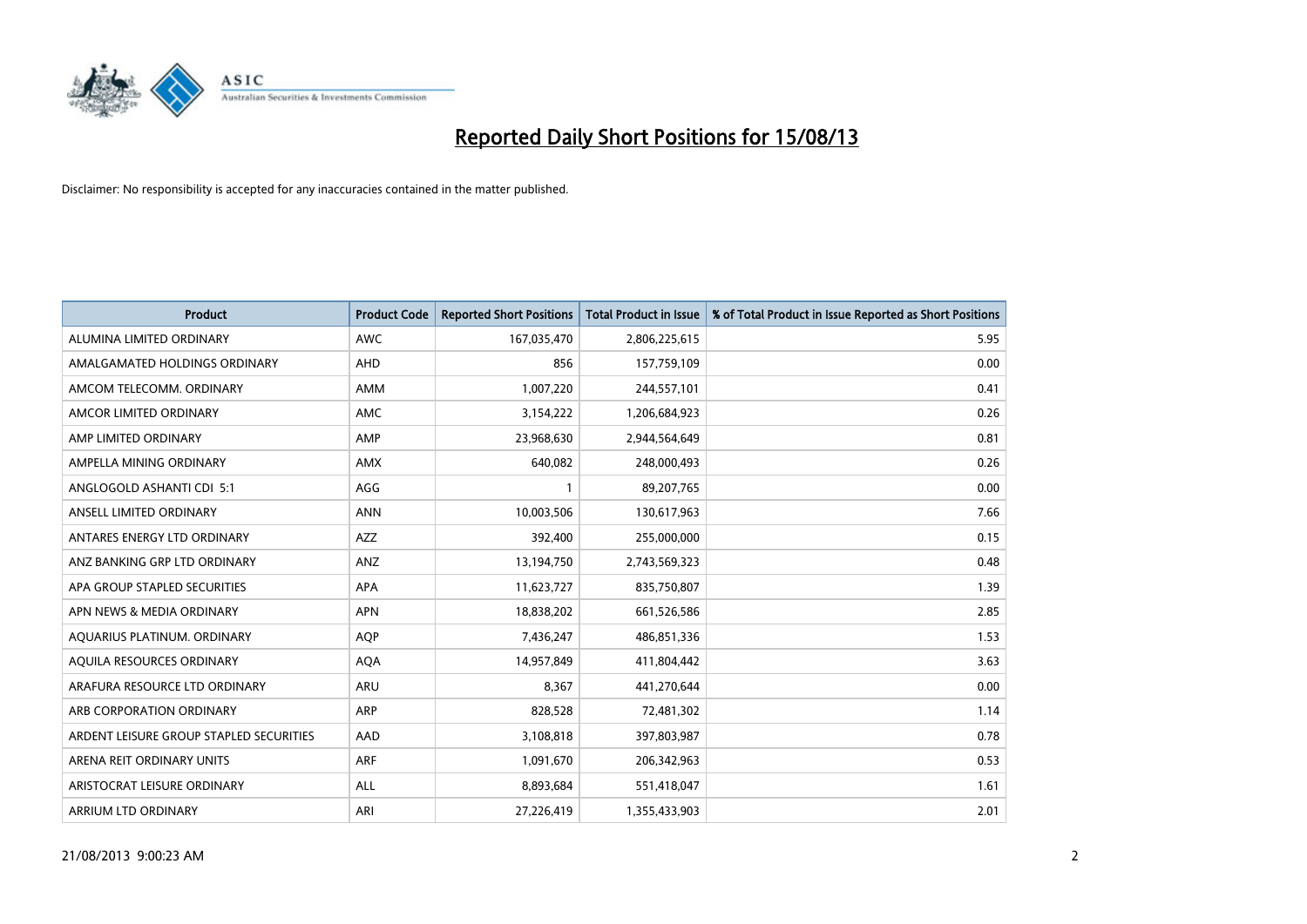

| <b>Product</b>                            | <b>Product Code</b> | <b>Reported Short Positions</b> | <b>Total Product in Issue</b> | % of Total Product in Issue Reported as Short Positions |
|-------------------------------------------|---------------------|---------------------------------|-------------------------------|---------------------------------------------------------|
| <b>ASCIANO LIMITED ORDINARY</b>           | <b>AIO</b>          | 20,334,042                      | 975,385,664                   | 2.08                                                    |
| ASG GROUP LIMITED ORDINARY                | ASZ                 | 1,546,694                       | 206,720,839                   | 0.75                                                    |
| ASPEN GROUP ORD/UNITS STAPLED             | APZ                 | 893,986                         | 1,192,665,422                 | 0.07                                                    |
| ASTRO JAP PROP GROUP STAPLED US PROHIBIT. | AJA                 | 12,066                          | 67,211,752                    | 0.02                                                    |
| ASX LIMITED ORDINARY                      | ASX                 | 1,951,703                       | 193,595,162                   | 1.01                                                    |
| ATLAS IRON LIMITED ORDINARY               | <b>AGO</b>          | 41,419,125                      | 909,718,409                   | 4.55                                                    |
| AUCKLAND INTERNATION ORDINARY             | AIA                 | 35                              | 1,322,564,489                 | 0.00                                                    |
| AURIZON HOLDINGS LTD ORDINARY             | AZJ                 | 2,111,977                       | 2,137,284,503                 | 0.10                                                    |
| <b>AURORA OIL &amp; GAS ORDINARY</b>      | <b>AUT</b>          | 5,863,394                       | 448,785,778                   | 1.31                                                    |
| <b>AUSDRILL LIMITED ORDINARY</b>          | <b>ASL</b>          | 21,125,365                      | 312,277,224                   | 6.76                                                    |
| AUSENCO LIMITED ORDINARY                  | AAX                 | 1,496,202                       | 123,527,574                   | 1.21                                                    |
| <b>AUSTAL LIMITED ORDINARY</b>            | ASB                 | 567,214                         | 346,007,639                   | 0.16                                                    |
| AUSTBROKERS HOLDINGS ORDINARY             | <b>AUB</b>          | 7,707                           | 58,148,980                    | 0.01                                                    |
| AUSTIN ENGINEERING ORDINARY               | ANG                 | 344,331                         | 73,164,403                    | 0.47                                                    |
| AUSTRALAND PROPERTY STAPLED SECURITY      | <b>ALZ</b>          | 1,185,052                       | 578,324,670                   | 0.20                                                    |
| AUSTRALIAN AGRICULT, ORDINARY             | AAC                 | 2,969,916                       | 313,113,358                   | 0.95                                                    |
| AUSTRALIAN INFR LTD ORDINARY              | <b>AIX</b>          | 76,125                          | 620,733,944                   | 0.01                                                    |
| AUSTRALIAN PHARM. ORDINARY                | API                 | 126,089                         | 488,115,883                   | 0.03                                                    |
| <b>AUTOMOTIVE HOLDINGS ORDINARY</b>       | AHE                 | 473,521                         | 260,579,682                   | 0.18                                                    |
| AVJENNINGS LIMITED ORDINARY               | <b>AVJ</b>          | 2,169,947                       | 384,423,851                   | 0.56                                                    |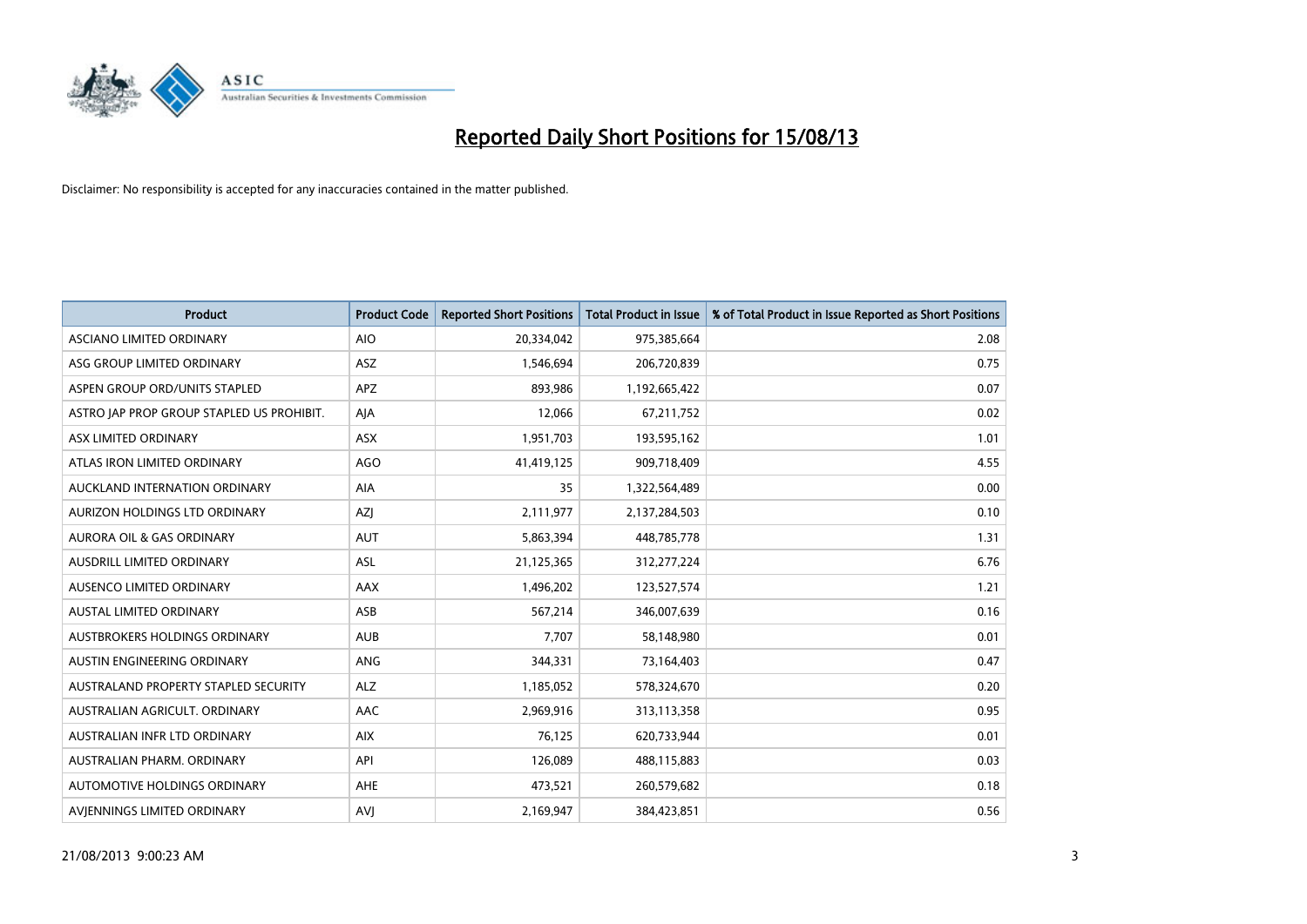

| <b>Product</b>                                | <b>Product Code</b> | <b>Reported Short Positions</b> | <b>Total Product in Issue</b> | % of Total Product in Issue Reported as Short Positions |
|-----------------------------------------------|---------------------|---------------------------------|-------------------------------|---------------------------------------------------------|
| AWE LIMITED ORDINARY                          | AWE                 | 1,251,219                       | 522,116,985                   | 0.24                                                    |
| <b>BANDANNA ENERGY ORDINARY</b>               | <b>BND</b>          | 22,410,475                      | 528,481,199                   | 4.24                                                    |
| BANK OF QUEENSLAND. ORDINARY                  | <b>BOQ</b>          | 6,367,430                       | 319,809,993                   | 1.99                                                    |
| <b>BASE RES LIMITED ORDINARY</b>              | <b>BSE</b>          | 3,897,569                       | 561,840,029                   | 0.69                                                    |
| BATHURST RES NZ LTD ORDINARY                  | <b>BRL</b>          | 44,603,442                      | 699,247,997                   | 6.38                                                    |
| <b>BC IRON LIMITED ORDINARY</b>               | <b>BCI</b>          | 485,149                         | 123,453,630                   | 0.39                                                    |
| BEACH ENERGY LIMITED ORDINARY                 | <b>BPT</b>          | 23,570,273                      | 1,269,399,183                 | 1.86                                                    |
| BEADELL RESOURCE LTD ORDINARY                 | <b>BDR</b>          | 54,133,645                      | 788,277,280                   | 6.87                                                    |
| BEGA CHEESE LTD ORDINARY                      | <b>BGA</b>          | 7,275                           | 151,866,050                   | 0.00                                                    |
| BENDIGO AND ADELAIDE ORDINARY                 | <b>BEN</b>          | 13,394,263                      | 407,213,324                   | 3.29                                                    |
| BERKELEY RESOURCES ORDINARY                   | <b>BKY</b>          | 588,351                         | 179,393,323                   | 0.33                                                    |
| <b>BHP BILLITON LIMITED ORDINARY</b>          | <b>BHP</b>          | 13,920,352                      | 3,211,691,105                 | 0.43                                                    |
| <b>BILLABONG ORDINARY</b>                     | <b>BBG</b>          | 17,110,368                      | 478,944,292                   | 3.57                                                    |
| <b>BIONOMICS LIMITED ORDINARY</b>             | <b>BNO</b>          | 4,350                           | 411,210,182                   | 0.00                                                    |
| BLACKMORES LIMITED ORDINARY                   | <b>BKL</b>          | 6,056                           | 16,973,764                    | 0.04                                                    |
| <b>BLACKTHORN RESOURCES ORD US PROHIBITED</b> | <b>BTR</b>          | 570,435                         | 164,285,950                   | 0.35                                                    |
| <b>BLUESCOPE STEEL LTD ORDINARY</b>           | <b>BSL</b>          | 1,113,666                       | 558,733,728                   | 0.20                                                    |
| <b>BOART LONGYEAR ORDINARY</b>                | <b>BLY</b>          | 40,561,441                      | 461,163,412                   | 8.80                                                    |
| <b>BOOM LOGISTICS ORDINARY</b>                | <b>BOL</b>          | 125                             | 470,598,576                   | 0.00                                                    |
| <b>BORAL LIMITED, ORDINARY</b>                | <b>BLD</b>          | 56,298,160                      | 774,000,641                   | 7.27                                                    |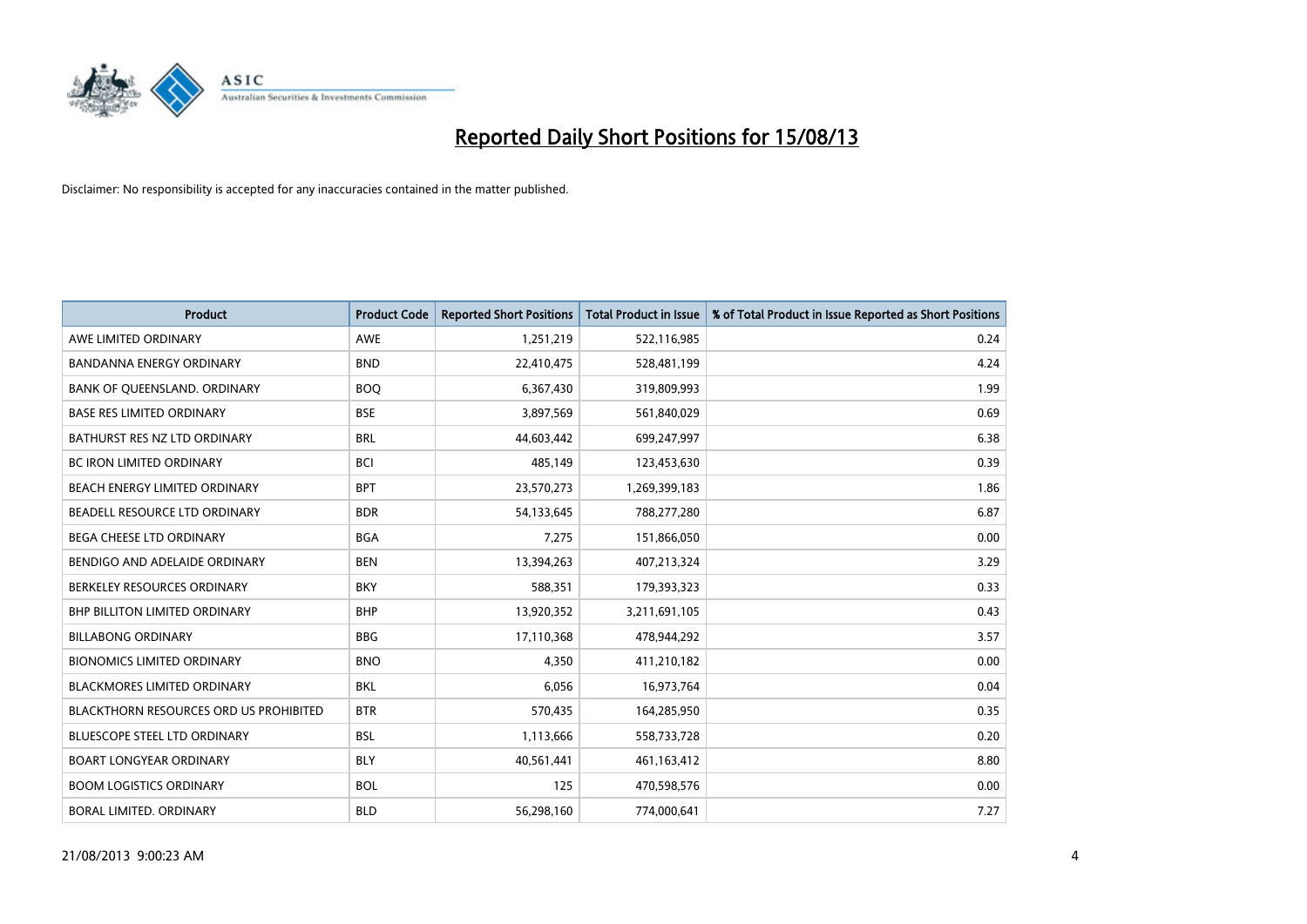

| <b>Product</b>                      | <b>Product Code</b> | <b>Reported Short Positions</b> | <b>Total Product in Issue</b> | % of Total Product in Issue Reported as Short Positions |
|-------------------------------------|---------------------|---------------------------------|-------------------------------|---------------------------------------------------------|
| <b>BRADKEN LIMITED ORDINARY</b>     | <b>BKN</b>          | 15,414,101                      | 169,240,662                   | 9.11                                                    |
| <b>BRAMBLES LIMITED ORDINARY</b>    | <b>BXB</b>          | 2,313,545                       | 1,557,435,403                 | 0.15                                                    |
| BREVILLE GROUP LTD ORDINARY         | <b>BRG</b>          | 5,839,672                       | 130,095,322                   | 4.49                                                    |
| BRICKWORKS LIMITED ORDINARY         | <b>BKW</b>          | 13,072                          | 147,818,132                   | 0.01                                                    |
| <b>BROCKMAN MINING LTD ORDINARY</b> | <b>BCK</b>          | 90,995                          | 7,894,482,131                 | 0.00                                                    |
| BT INVESTMENT MNGMNT ORDINARY       | <b>BTT</b>          | 67,922                          | 278,100,237                   | 0.02                                                    |
| <b>BURU ENERGY ORDINARY</b>         | <b>BRU</b>          | 13,877,671                      | 295,336,429                   | 4.70                                                    |
| <b>BWP TRUST ORDINARY UNITS</b>     | <b>BWP</b>          | 12,245,508                      | 537,753,954                   | 2.28                                                    |
| CABCHARGE AUSTRALIA ORDINARY        | CAB                 | 11,671,666                      | 120,430,683                   | 9.69                                                    |
| CALTEX AUSTRALIA ORDINARY           | <b>CTX</b>          | 1,736,440                       | 270,000,000                   | 0.64                                                    |
| CAPE LAMBERT RES LTD ORDINARY       | <b>CFE</b>          | 703,833                         | 679,691,942                   | 0.10                                                    |
| CARABELLA RES LTD ORDINARY          | <b>CLR</b>          | 100,000                         | 152,361,547                   | 0.07                                                    |
| <b>CARBON ENERGY ORDINARY</b>       | <b>CNX</b>          | 4,533                           | 786,889,705                   | 0.00                                                    |
| <b>CARDNO LIMITED ORDINARY</b>      | CDD                 | 10,811,239                      | 143,726,327                   | 7.52                                                    |
| CARNARVON PETROLEUM ORDINARY        | <b>CVN</b>          | 39,246                          | 934,109,501                   | 0.00                                                    |
| CARSALES.COM LTD ORDINARY           | <b>CRZ</b>          | 2,225,278                       | 236,201,964                   | 0.94                                                    |
| <b>CASH CONVERTERS ORDINARY</b>     | CCV                 | 3,065,374                       | 423,861,025                   | 0.72                                                    |
| CEDAR WOODS PROP. ORDINARY          | <b>CWP</b>          | 58,353                          | 73,359,551                    | 0.08                                                    |
| CENTRAL PETROLEUM ORDINARY          | <b>CTP</b>          | 756,248                         | 1,546,078,845                 | 0.05                                                    |
| <b>CERAMIC FUEL CELLS ORDINARY</b>  | <b>CFU</b>          | 311,204                         | 1,591,941,620                 | 0.02                                                    |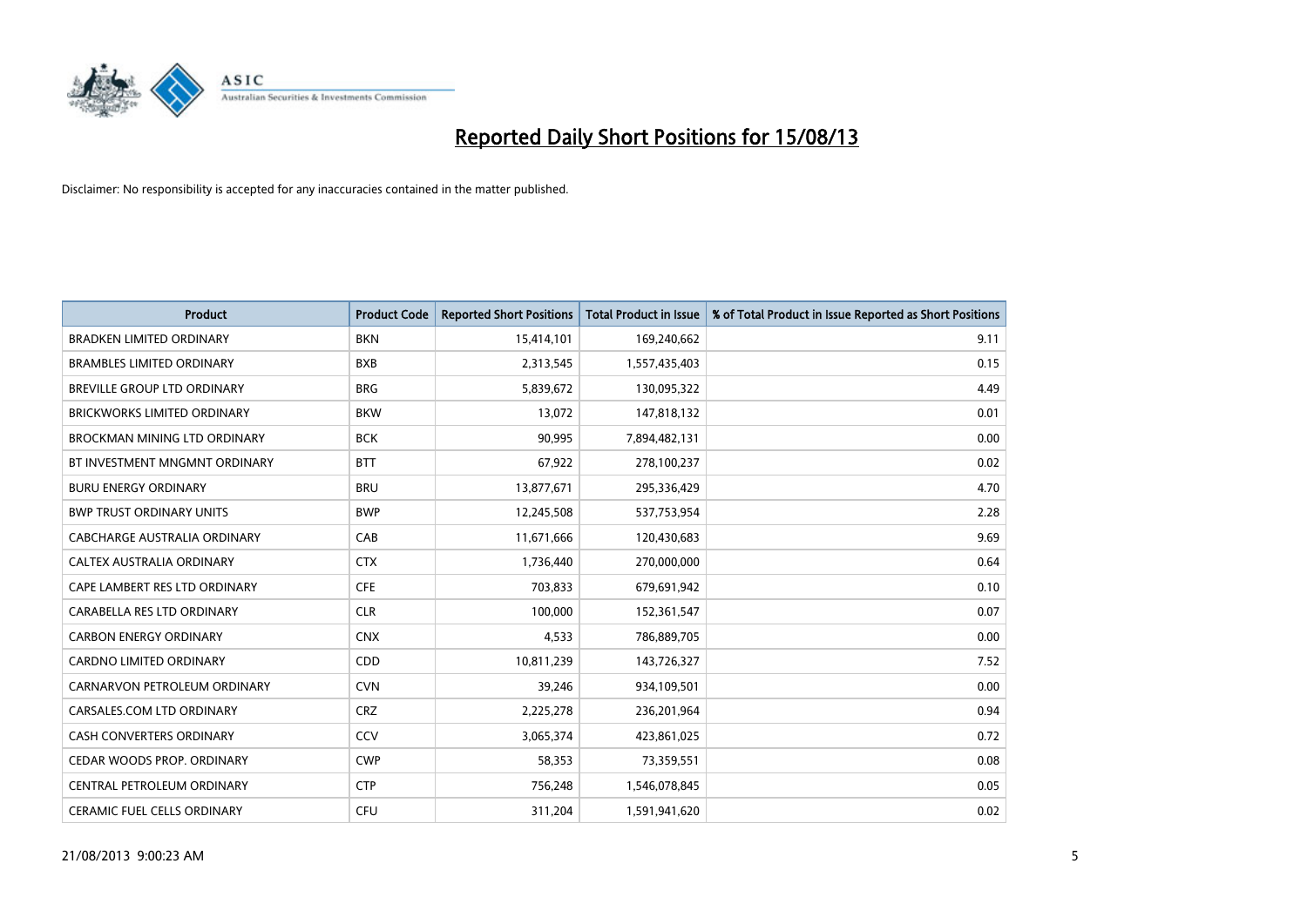

| <b>Product</b>                          | <b>Product Code</b> | <b>Reported Short Positions</b> | <b>Total Product in Issue</b> | % of Total Product in Issue Reported as Short Positions |
|-----------------------------------------|---------------------|---------------------------------|-------------------------------|---------------------------------------------------------|
| CFS RETAIL TRUST GRP STAPLED SECURITIES | <b>CFX</b>          | 66,660,119                      | 2,828,495,659                 | 2.36                                                    |
| CHALLENGER DIV.PRO. STAPLED UNITS       | <b>CDI</b>          | 1.446                           | 214,101,013                   | 0.00                                                    |
| <b>CHALLENGER LIMITED ORDINARY</b>      | <b>CGF</b>          | 3,129,161                       | 530,862,585                   | 0.59                                                    |
| CHANDLER MACLEOD LTD ORDINARY           | <b>CMG</b>          | 280,133                         | 469,679,390                   | 0.06                                                    |
| CHARTER HALL GROUP STAPLED US PROHIBIT. | <b>CHC</b>          | 355,082                         | 302,262,312                   | 0.12                                                    |
| <b>CHARTER HALL RETAIL UNITS</b>        | CQR                 | 4,323,487                       | 337,582,974                   | 1.28                                                    |
| <b>CHORUS LIMITED ORDINARY</b>          | <b>CNU</b>          | 66.060                          | 389,299,049                   | 0.02                                                    |
| CITIGOLD CORP LTD ORDINARY              | <b>CTO</b>          | 153,427                         | 1,352,907,765                 | 0.01                                                    |
| <b>CLOUGH LIMITED ORDINARY</b>          | <b>CLO</b>          | 178,851                         | 777,090,670                   | 0.02                                                    |
| COAL OF AFRICA LTD ORDINARY             | <b>CZA</b>          | 426                             | 1,048,368,613                 | 0.00                                                    |
| <b>COALSPUR MINES LTD ORDINARY</b>      | <b>CPL</b>          | 8,931,856                       | 641,244,435                   | 1.39                                                    |
| COCA-COLA AMATIL ORDINARY               | <b>CCL</b>          | 14,356,030                      | 763,590,249                   | 1.88                                                    |
| <b>COCHLEAR LIMITED ORDINARY</b>        | <b>COH</b>          | 6,141,197                       | 57,040,932                    | 10.77                                                   |
| <b>COCKATOO COAL ORDINARY</b>           | COK                 | 10,812,085                      | 1,021,101,465                 | 1.06                                                    |
| CODAN LIMITED ORDINARY                  | <b>CDA</b>          | 728,763                         | 176,926,104                   | 0.41                                                    |
| <b>COFFEY INTERNATIONAL ORDINARY</b>    | <b>COF</b>          | 1,917                           | 255,833,165                   | 0.00                                                    |
| <b>COLLECTION HOUSE ORDINARY</b>        | <b>CLH</b>          | 605,313                         | 115,437,740                   | 0.52                                                    |
| <b>COLLINS FOODS LTD ORDINARY</b>       | <b>CKF</b>          | 528,002                         | 93,000,003                    | 0.57                                                    |
| COMMONWEALTH BANK, ORDINARY             | <b>CBA</b>          | 12,490,686                      | 1,611,928,836                 | 0.77                                                    |
| COMMONWEALTH PROP ORDINARY UNITS        | <b>CPA</b>          | 43.826.833                      | 2,347,003,413                 | 1.87                                                    |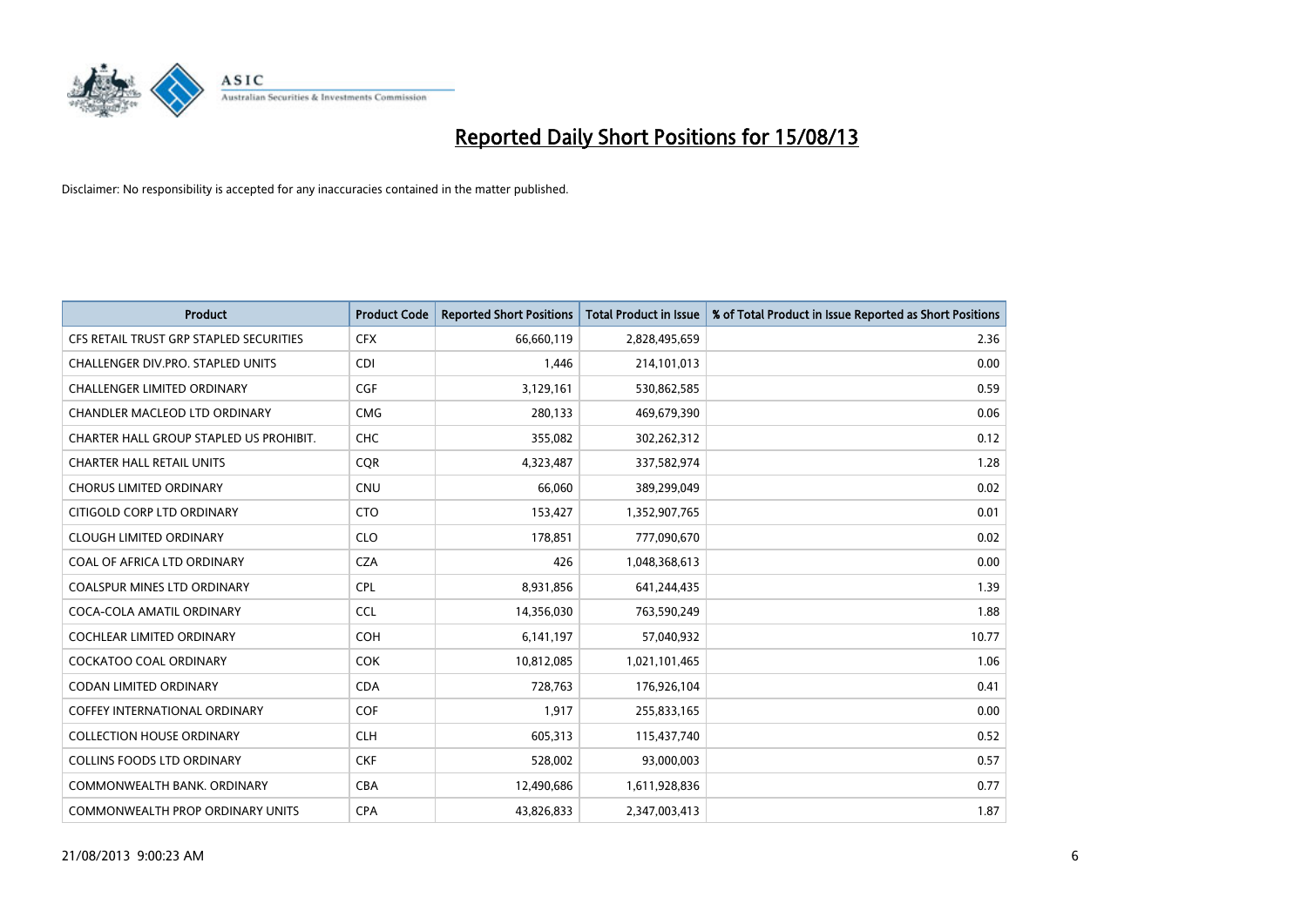

| <b>Product</b>                          | <b>Product Code</b> | <b>Reported Short Positions</b> | Total Product in Issue | % of Total Product in Issue Reported as Short Positions |
|-----------------------------------------|---------------------|---------------------------------|------------------------|---------------------------------------------------------|
| <b>COMPASS RESOURCES ORDINARY</b>       | <b>CMR</b>          | 7,472                           | 1,403,744,100          | 0.00                                                    |
| COMPUTERSHARE LTD ORDINARY              | <b>CPU</b>          | 8,585,514                       | 556,203,079            | 1.54                                                    |
| CORP TRAVEL LIMITED ORDINARY            | <b>CTD</b>          | 241,909                         | 78,081,184             | 0.31                                                    |
| <b>CREDIT CORP GROUP ORDINARY</b>       | <b>CCP</b>          | 31,015                          | 45,932,899             | 0.07                                                    |
| <b>CROMWELL PROP STAPLED SECURITIES</b> | <b>CMW</b>          | 1,005,037                       | 1,713,934,942          | 0.06                                                    |
| <b>CROWE HORWATH AUS ORDINARY</b>       | <b>CRH</b>          | 1,046,088                       | 269,665,096            | 0.39                                                    |
| <b>CROWN LIMITED ORDINARY</b>           | <b>CWN</b>          | 4,264,698                       | 728,394,185            | 0.59                                                    |
| <b>CSG LIMITED ORDINARY</b>             | CSV                 | 78                              | 278,155,477            | 0.00                                                    |
| <b>CSL LIMITED ORDINARY</b>             | <b>CSL</b>          | 997,496                         | 487,091,966            | 0.20                                                    |
| <b>CSR LIMITED ORDINARY</b>             | <b>CSR</b>          | 35,996,799                      | 506,000,315            | 7.11                                                    |
| <b>CUDECO LIMITED ORDINARY</b>          | CDU                 | 7,219,044                       | 205,017,174            | 3.52                                                    |
| DART ENERGY LTD ORDINARY                | <b>DTE</b>          | 15,241,697                      | 878,789,752            | 1.73                                                    |
| DATA#3 LIMITED ORDINARY                 | <b>DTL</b>          | 81,432                          | 153,974,950            | 0.05                                                    |
| DAVID JONES LIMITED ORDINARY            | <b>DJS</b>          | 65,737,029                      | 535,002,401            | 12.29                                                   |
| DECMIL GROUP LIMITED ORDINARY           | <b>DCG</b>          | 3,100,837                       | 168,203,219            | 1.84                                                    |
| DEEP YELLOW LIMITED ORDINARY            | <b>DYL</b>          | 840                             | 1,562,794,247          | 0.00                                                    |
| DEXUS PROPERTY GROUP STAPLED UNITS      | <b>DXS</b>          | 15,355,727                      | 4,701,957,390          | 0.33                                                    |
| DISCOVERY METALS LTD ORDINARY           | <b>DML</b>          | 12,440,221                      | 486,986,451            | 2.55                                                    |
| DOMINO PIZZA ENTERPR ORDINARY           | <b>DMP</b>          | 365,092                         | 70,192,674             | 0.52                                                    |
| DORAY MINERALS LTD ORDINARY             | <b>DRM</b>          | 52,921                          | 141,866,768            | 0.04                                                    |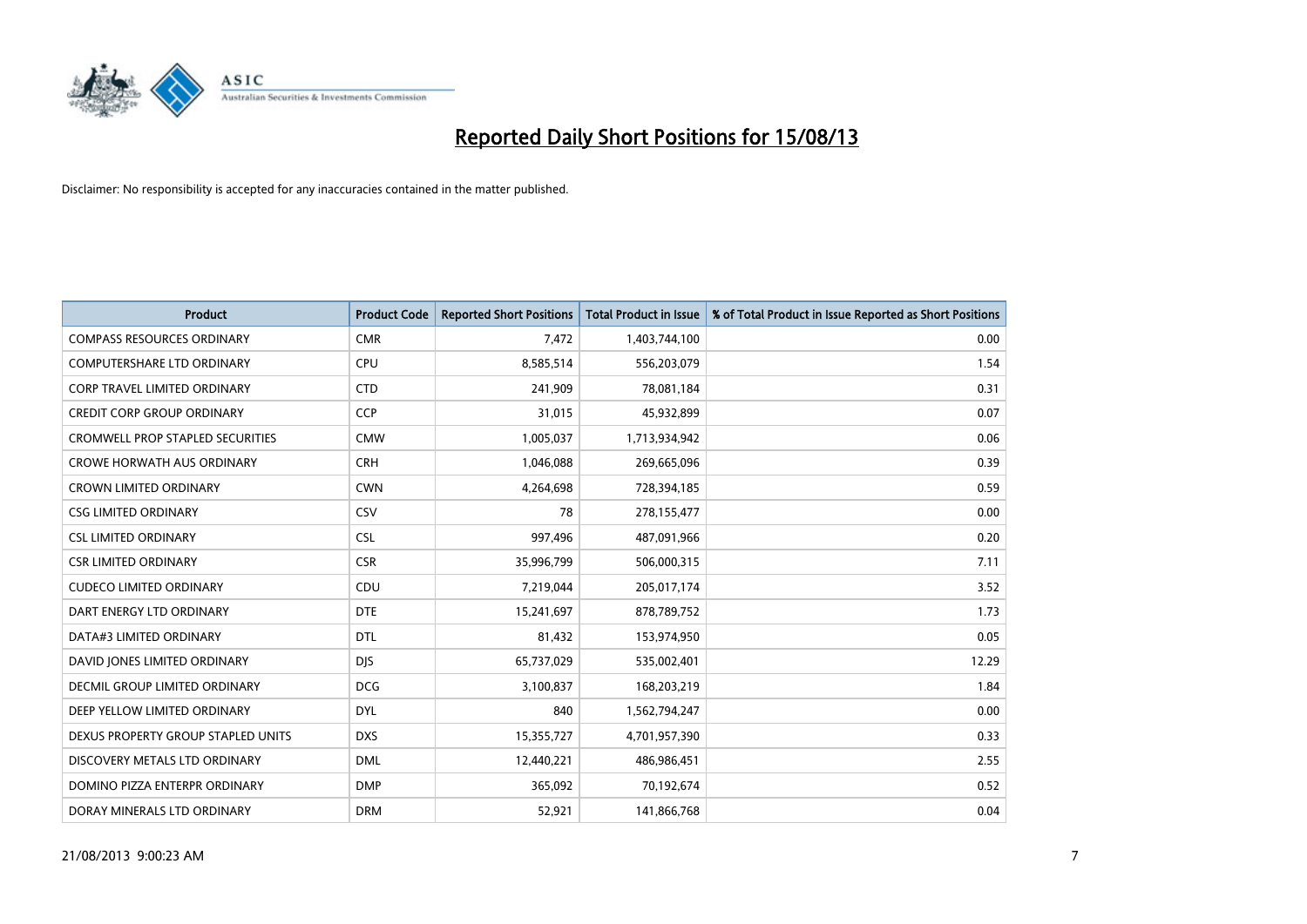

| <b>Product</b>                      | <b>Product Code</b> | <b>Reported Short Positions</b> | <b>Total Product in Issue</b> | % of Total Product in Issue Reported as Short Positions |
|-------------------------------------|---------------------|---------------------------------|-------------------------------|---------------------------------------------------------|
| DOWNER EDI LIMITED ORDINARY         | <b>DOW</b>          | 10,095,451                      | 433,409,429                   | 2.33                                                    |
| DRILLSEARCH ENERGY ORDINARY         | <b>DLS</b>          | 15,903,056                      | 427,753,371                   | 3.72                                                    |
| DUET GROUP STAPLED US PROHIBIT.     | <b>DUE</b>          | 435,851                         | 1,188,651,841                 | 0.04                                                    |
| DULUXGROUP LIMITED ORDINARY         | <b>DLX</b>          | 3,468,821                       | 377,019,430                   | 0.92                                                    |
| <b>DWS LTD ORDINARY</b>             | <b>DWS</b>          | 463,850                         | 132,362,763                   | 0.35                                                    |
| ECHO ENTERTAINMENT ORDINARY         | EGP                 | 2,436,903                       | 825,672,730                   | 0.30                                                    |
| ELDERS LIMITED ORDINARY             | <b>ELD</b>          | 18,217,401                      | 455,013,329                   | 4.00                                                    |
| ELEMENTAL MINERALS ORDINARY         | <b>ELM</b>          | 4,954                           | 288,587,228                   | 0.00                                                    |
| ELEMENTOS LIMITED ORDINARY          | <b>ELT</b>          | 16                              | 188,638,746                   | 0.00                                                    |
| <b>EMECO HOLDINGS ORDINARY</b>      | <b>EHL</b>          | 20,587,203                      | 599,675,707                   | 3.43                                                    |
| <b>ENDEAVOUR MIN CORP CDI 1:1</b>   | <b>EVR</b>          | 230,098                         | 101,150,560                   | 0.23                                                    |
| ENERGY RESOURCES ORDINARY 'A'       | <b>ERA</b>          | 7,862,994                       | 517,725,062                   | 1.52                                                    |
| ENERGY WORLD CORPOR. ORDINARY       | <b>EWC</b>          | 25,957,032                      | 1,734,166,672                 | 1.50                                                    |
| <b>ENVESTRA LIMITED ORDINARY</b>    | <b>ENV</b>          | 5,798,009                       | 1,796,808,474                 | 0.32                                                    |
| EQUATORIAL RES LTD ORDINARY         | EQX                 | 8                               | 121,885,353                   | 0.00                                                    |
| ERM POWER LIMITED ORDINARY          | EPW                 | 387,400                         | 207,499,601                   | 0.19                                                    |
| <b>ESERVGLOBAL LIMITED ORDINARY</b> | ESV                 | 7,244,497                       | 249,045,997                   | 2.91                                                    |
| EVOLUTION MINING LTD ORDINARY       | <b>EVN</b>          | 28,934,846                      | 708,092,989                   | 4.09                                                    |
| FAIRFAX MEDIA LTD ORDINARY          | <b>FXI</b>          | 342,519,657                     | 2,351,955,725                 | 14.56                                                   |
| <b>FANTASTIC HOLDINGS ORDINARY</b>  | <b>FAN</b>          | 30,639                          | 103,068,398                   | 0.03                                                    |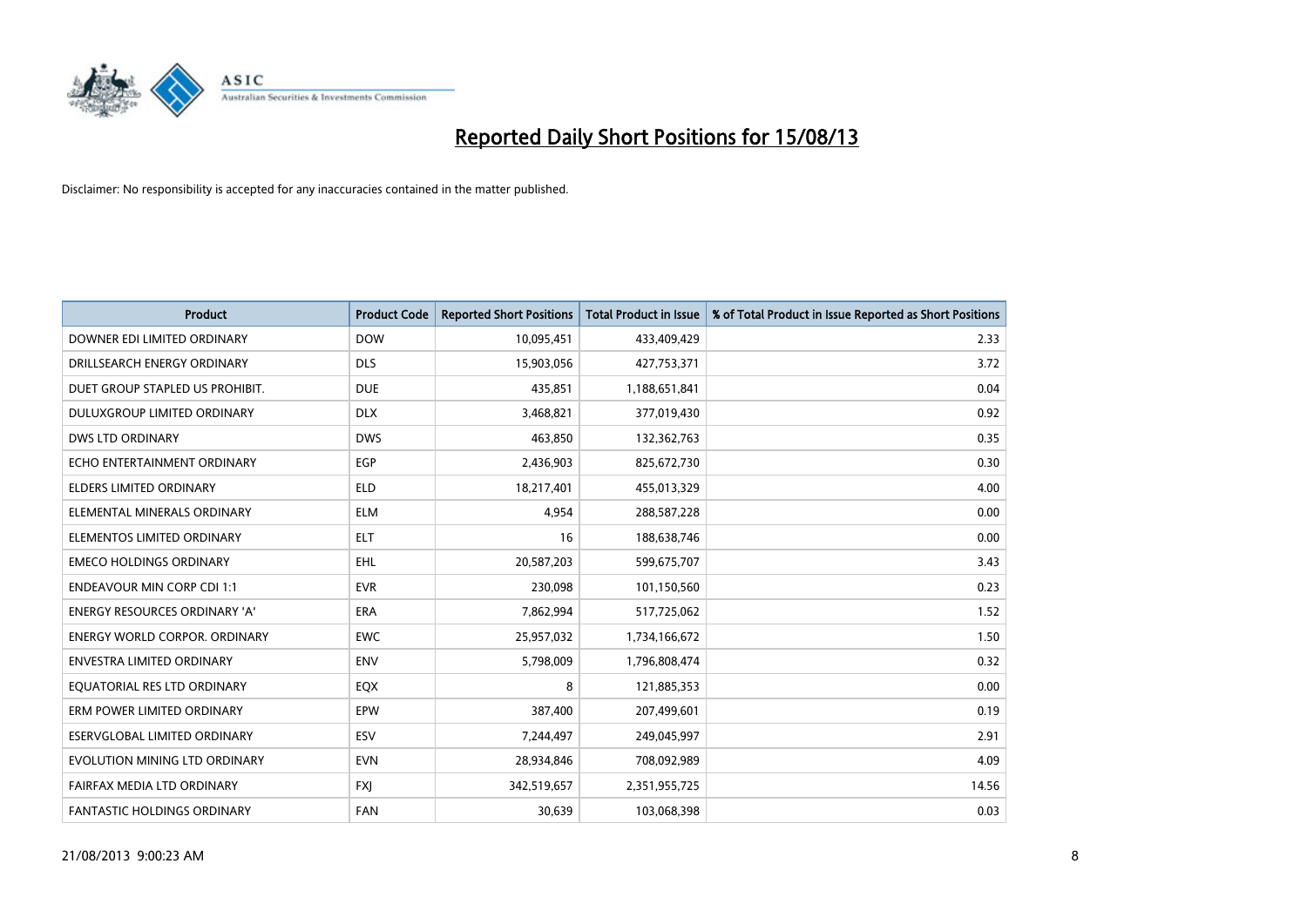

| <b>Product</b>                         | <b>Product Code</b> | <b>Reported Short Positions</b> | <b>Total Product in Issue</b> | % of Total Product in Issue Reported as Short Positions |
|----------------------------------------|---------------------|---------------------------------|-------------------------------|---------------------------------------------------------|
| <b>FAR LTD ORDINARY</b>                | <b>FAR</b>          | 22,221,456                      | 2,499,846,742                 | 0.89                                                    |
| FEDERATION CNTRES ORD/UNIT STAPLED SEC | FDC                 | 3,515,839                       | 1,427,641,565                 | 0.25                                                    |
| <b>FINBAR GROUP LIMITED ORDINARY</b>   | <b>FRI</b>          | 1,112                           | 218,006,169                   | 0.00                                                    |
| FISHER & PAYKEL H. ORDINARY            | <b>FPH</b>          | 219,998                         | 546,536,964                   | 0.04                                                    |
| FKP PROPERTY GROUP STAPLED SECURITIES  | <b>FKP</b>          | 9,358,563                       | 321,578,705                   | 2.91                                                    |
| FLEETWOOD CORP ORDINARY                | <b>FWD</b>          | 1,839,807                       | 60,522,619                    | 3.04                                                    |
| FLETCHER BUILDING ORDINARY             | <b>FBU</b>          | 3,926,249                       | 686,096,427                   | 0.57                                                    |
| FLEXIGROUP LIMITED ORDINARY            | FXL                 | 2,371                           | 302,305,394                   | 0.00                                                    |
| <b>FLIGHT CENTRE ORDINARY</b>          | <b>FLT</b>          | 10,557,094                      | 100,430,746                   | 10.51                                                   |
| FLINDERS MINES LTD ORDINARY            | <b>FMS</b>          | 5,450,466                       | 1,824,843,676                 | 0.30                                                    |
| FOCUS MINERALS LTD ORDINARY            | <b>FML</b>          | 34,919,250                      | 9,137,375,877                 | 0.38                                                    |
| FONTERRA SHARE FUND ORDINARY UNITS     | <b>FSF</b>          | 200,000                         | 107,969,310                   | 0.19                                                    |
| FORGE GROUP LIMITED ORDINARY           | FGE                 | 696,990                         | 86,169,014                    | 0.81                                                    |
| FORTESCUE METALS GRP ORDINARY          | <b>FMG</b>          | 166,148,011                     | 3,113,798,659                 | 5.34                                                    |
| <b>G.U.D. HOLDINGS ORDINARY</b>        | GUD                 | 5,961,901                       | 71,341,319                    | 8.36                                                    |
| <b>G8 EDUCATION LIMITED ORDINARY</b>   | <b>GEM</b>          | 2,951,401                       | 273,190,260                   | 1.08                                                    |
| <b>GALAXY RESOURCES ORDINARY</b>       | GXY                 | 6,439,996                       | 782,446,347                   | 0.82                                                    |
| <b>GBST HOLDINGS., ORDINARY</b>        | GBT                 | 710                             | 66,561,725                    | 0.00                                                    |
| <b>GENETIC TECHNOLOGIES ORDINARY</b>   | GTG                 | 62,940                          | 475,471,819                   | 0.01                                                    |
| <b>GEODYNAMICS LIMITED ORDINARY</b>    | GDY                 | 850                             | 406,452,608                   | 0.00                                                    |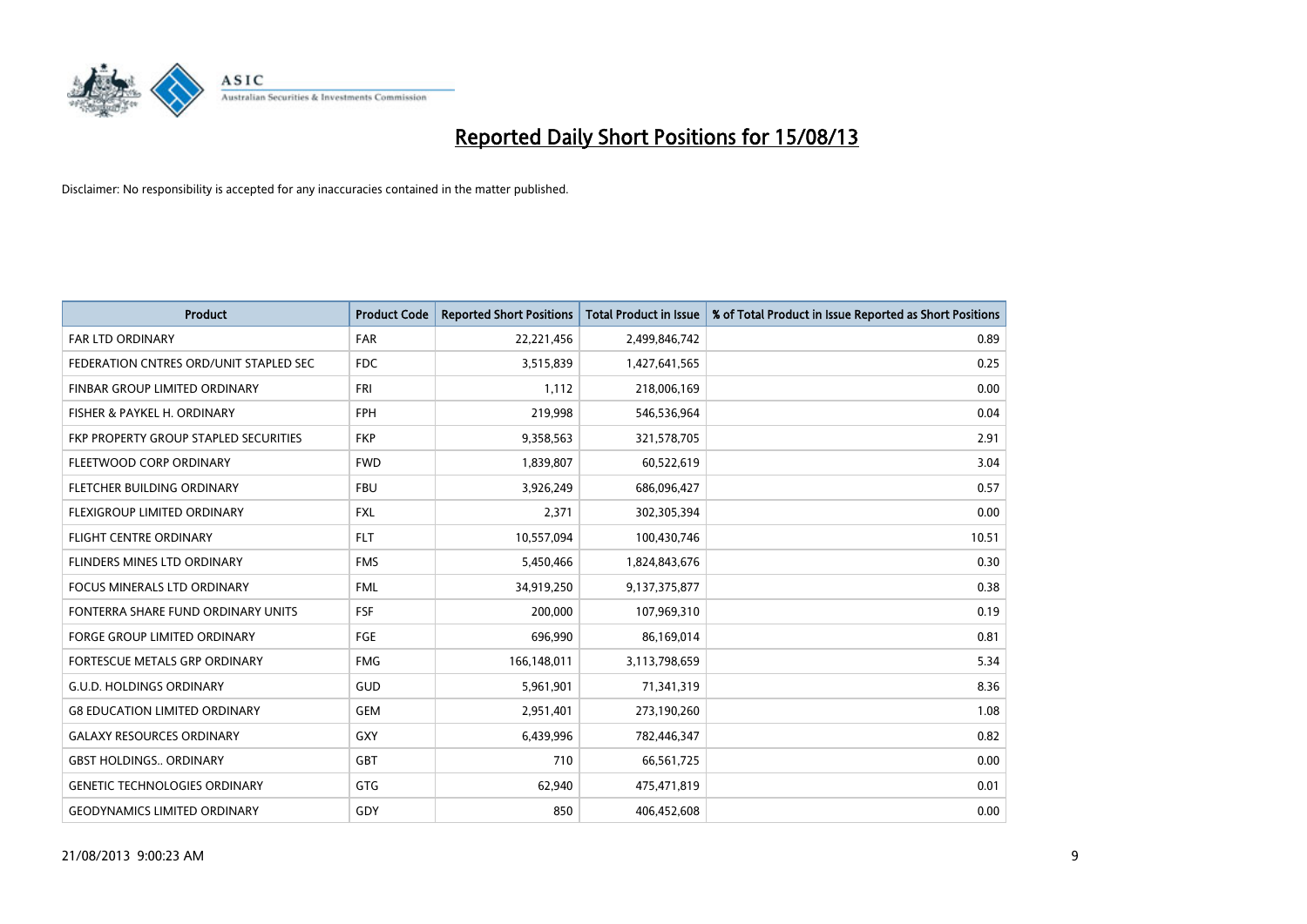

| <b>Product</b>                                   | <b>Product Code</b> | <b>Reported Short Positions</b> | <b>Total Product in Issue</b> | % of Total Product in Issue Reported as Short Positions |
|--------------------------------------------------|---------------------|---------------------------------|-------------------------------|---------------------------------------------------------|
| <b>GINDALBIE METALS LTD ORDINARY</b>             | GBG                 | 53,423,727                      | 1,492,944,820                 | 3.58                                                    |
| <b>GOODMAN FIELDER, ORDINARY</b>                 | GFF                 | 51,094,546                      | 1,955,559,207                 | 2.61                                                    |
| <b>GOODMAN GROUP STAPLED</b>                     | <b>GMG</b>          | 2,378,304                       | 1,713,233,947                 | 0.14                                                    |
| <b>GPT GROUP STAPLED SEC.</b>                    | GPT                 | 2,796,514                       | 1,742,852,344                 | 0.16                                                    |
| <b>GRAINCORP LIMITED A CLASS ORDINARY</b>        | <b>GNC</b>          | 57,180                          | 228,855,628                   | 0.02                                                    |
| <b>GRANGE RESOURCES, ORDINARY</b>                | <b>GRR</b>          | 5,672,073                       | 1,156,492,195                 | 0.49                                                    |
| <b>GREENLAND MIN EN LTD ORDINARY</b>             | GGG                 | 5,673,309                       | 572,720,096                   | 0.99                                                    |
| <b>GROWTHPOINT PROPERTY ORD/UNIT STAPLED SEC</b> | GOZ                 | 49,999                          | 402,830,366                   | 0.01                                                    |
| <b>GRYPHON MINERALS LTD ORDINARY</b>             | GRY                 | 11,362,932                      | 400,464,983                   | 2.84                                                    |
| <b>GUILDFORD COAL LTD ORDINARY</b>               | <b>GUF</b>          | 716,905                         | 635,046,899                   | 0.11                                                    |
| <b>GUNNS LIMITED ORDINARY</b>                    | <b>GNS</b>          | 51,730,407                      | 848,401,559                   | 6.10                                                    |
| <b>GWA GROUP LTD ORDINARY</b>                    | <b>GWA</b>          | 13,386,050                      | 306,533,770                   | 4.37                                                    |
| HARVEY NORMAN ORDINARY                           | <b>HVN</b>          | 84,283,807                      | 1,062,316,784                 | 7.93                                                    |
| HASTIE GROUP LIMITED ORDINARY                    | <b>HST</b>          | 5,000                           | 137,353,504                   | 0.00                                                    |
| <b>HENDERSON GROUP CDI 1:1</b>                   | <b>HGG</b>          | 948,837                         | 737,474,673                   | 0.13                                                    |
| HFA HOLDINGS LIMITED ORDINARY                    | <b>HFA</b>          | 3,809                           | 118,738,157                   | 0.00                                                    |
| HIGHLANDS PACIFIC ORDINARY                       | <b>HIG</b>          | 3,153                           | 789,344,774                   | 0.00                                                    |
| HILLGROVE RES LTD ORDINARY                       | <b>HGO</b>          | 2,368,063                       | 1,023,760,221                 | 0.23                                                    |
| HILLS HOLDINGS LTD ORDINARY                      | <b>HIL</b>          | 66,145                          | 246,500,444                   | 0.03                                                    |
| HORIZON OIL LIMITED ORDINARY                     | <b>HZN</b>          | 67,027,281                      | 1,234,562,961                 | 5.43                                                    |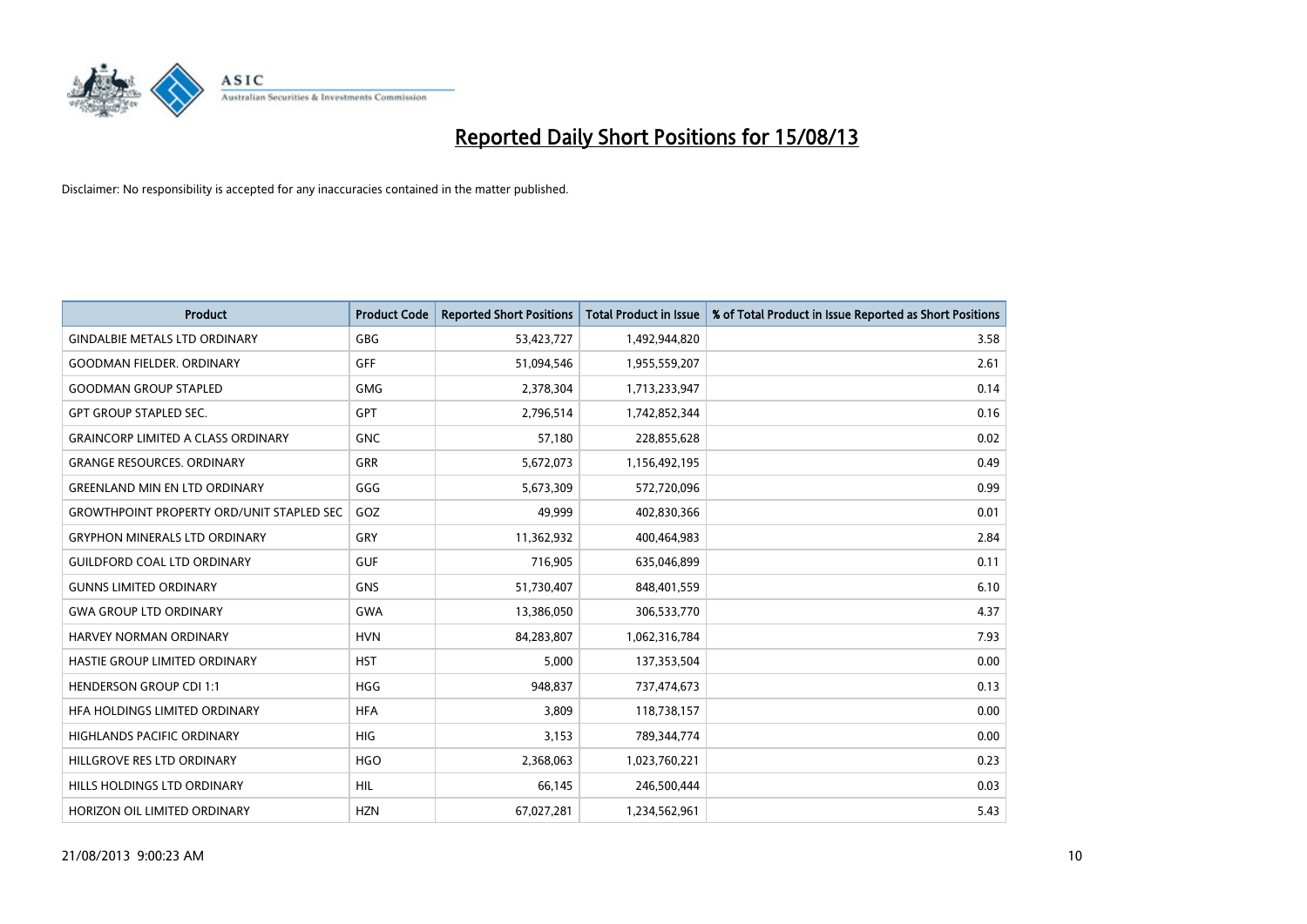

| <b>Product</b>                                | <b>Product Code</b> | <b>Reported Short Positions</b> | Total Product in Issue | % of Total Product in Issue Reported as Short Positions |
|-----------------------------------------------|---------------------|---------------------------------|------------------------|---------------------------------------------------------|
| HOT CHILI LTD ORDINARY                        | <b>HCH</b>          | 533                             | 309,657,696            | 0.00                                                    |
| <b>IINET LIMITED ORDINARY</b>                 | <b>IIN</b>          | 3,451,754                       | 161,238,847            | 2.14                                                    |
| <b>ILUKA RESOURCES ORDINARY</b>               | ILU                 | 37,988,963                      | 418,700,517            | 9.07                                                    |
| <b>IMDEX LIMITED ORDINARY</b>                 | <b>IMD</b>          | 3,535,276                       | 210,473,188            | 1.68                                                    |
| IMF (AUSTRALIA) LTD ORDINARY                  | <b>IMF</b>          | 1,471,769                       | 123,203,426            | 1.19                                                    |
| <b>INCITEC PIVOT ORDINARY</b>                 | <b>IPL</b>          | 19,241,023                      | 1,628,730,107          | 1.18                                                    |
| INDEPENDENCE GROUP ORDINARY                   | <b>IGO</b>          | 6,020,719                       | 233,321,861            | 2.58                                                    |
| <b>INDOPHIL RESOURCES ORDINARY</b>            | <b>IRN</b>          | 1,330,752                       | 1,203,146,194          | 0.11                                                    |
| <b>INFIGEN ENERGY STAPLED SECURITIES</b>      | <b>IFN</b>          | 3,836,878                       | 762,265,972            | 0.50                                                    |
| <b>INOVA RESOURCES LTD ORDINARY</b>           | <b>IVA</b>          | 1,377,989                       | 728,201,911            | 0.19                                                    |
| <b>INSURANCE AUSTRALIA ORDINARY</b>           | <b>IAG</b>          | 7,742,410                       | 2,079,034,021          | 0.37                                                    |
| <b>INTREPID MINES ORDINARY</b>                | <b>IAU</b>          | 21,090,012                      | 556,033,864            | 3.79                                                    |
| <b>INVESTA OFFICE FUND STAPLED SECURITIES</b> | <b>IOF</b>          | 1,433,159                       | 614,047,458            | 0.23                                                    |
| <b>INVOCARE LIMITED ORDINARY</b>              | <b>IVC</b>          | 3,463,713                       | 110,030,298            | 3.15                                                    |
| <b>ION LIMITED ORDINARY</b>                   | <b>ION</b>          | 164,453                         | 256,365,105            | 0.06                                                    |
| <b>IOOF HOLDINGS LTD ORDINARY</b>             | IFL                 | 2,217,672                       | 232,118,034            | 0.96                                                    |
| <b>IRESS LIMITED ORDINARY</b>                 | <b>IRE</b>          | 1,837,862                       | 129,614,246            | 1.42                                                    |
| <b>IRON ORE HOLDINGS ORDINARY</b>             | <b>IOH</b>          | 26,197                          | 161,174,005            | 0.02                                                    |
| <b>ISELECT LTD ORDINARY</b>                   | <b>ISU</b>          | 887,189                         | 259,064,894            | 0.34                                                    |
| ISHS EUROPE ETF CDI 1:1                       | <b>IEU</b>          | 3,156                           | 50,800,000             | 0.01                                                    |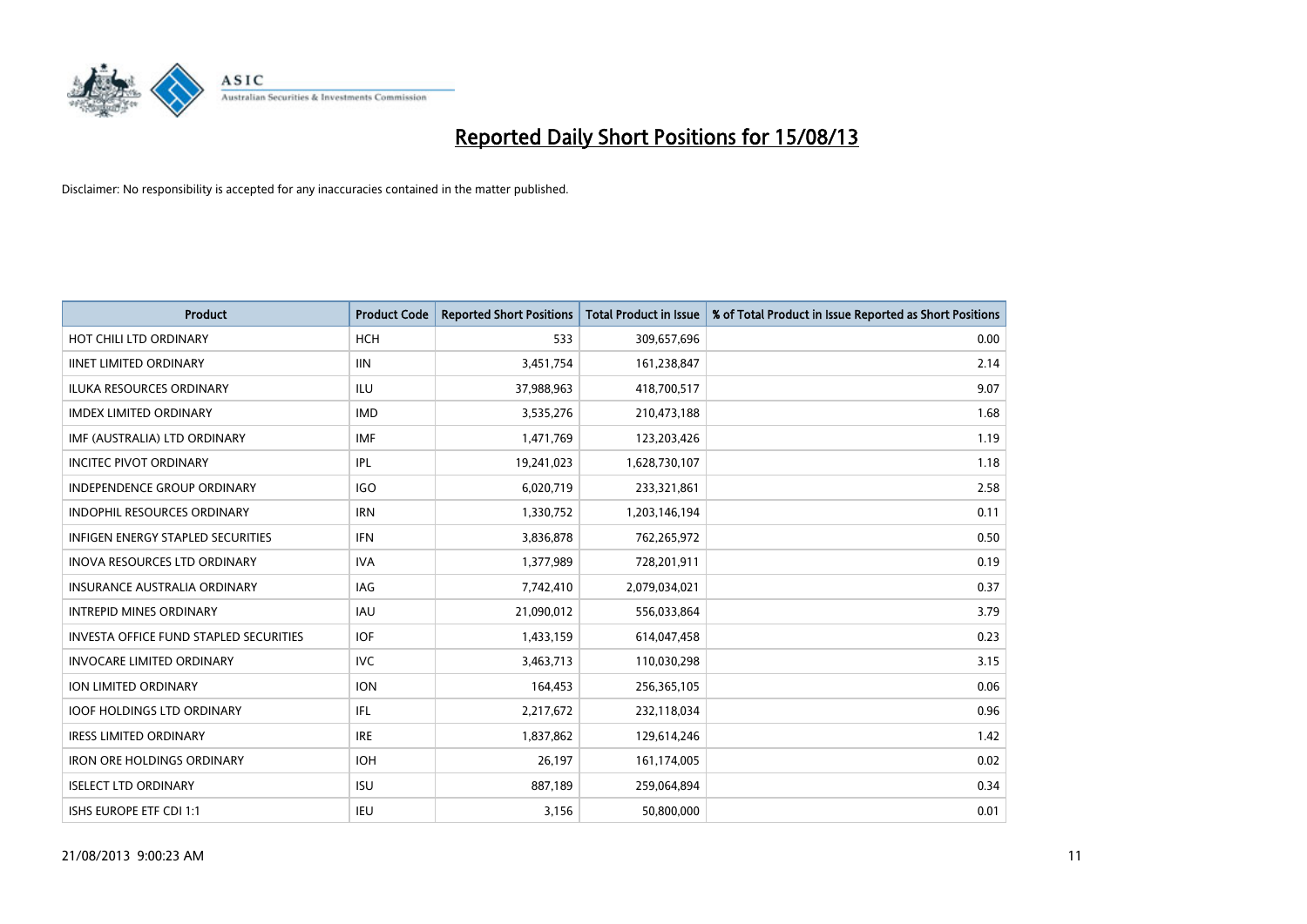

| <b>Product</b>                           | <b>Product Code</b> | <b>Reported Short Positions</b> | <b>Total Product in Issue</b> | % of Total Product in Issue Reported as Short Positions |
|------------------------------------------|---------------------|---------------------------------|-------------------------------|---------------------------------------------------------|
| JAMES HARDIE INDUST CHESS DEPOSITARY INT | <b>IHX</b>          | 5,509,217                       | 442,091,547                   | 1.25                                                    |
| <b>JB HI-FI LIMITED ORDINARY</b>         | <b>JBH</b>          | 12,351,794                      | 98,947,309                    | 12.48                                                   |
| <b>JUPITER MINES ORDINARY</b>            | <b>IMS</b>          | 5,220                           | 2,281,835,383                 | 0.00                                                    |
| <b>KAGARA LTD ORDINARY</b>               | KZL                 | 3,326,186                       | 798,953,117                   | 0.42                                                    |
| KAROON GAS AUSTRALIA ORDINARY            | <b>KAR</b>          | 1,645,943                       | 251,120,769                   | 0.66                                                    |
| KATHMANDU HOLD LTD ORDINARY              | <b>KMD</b>          | 27,068                          | 200,215,894                   | 0.01                                                    |
| <b>KBL MINING LIMITED ORDINARY</b>       | <b>KBL</b>          | 1,820                           | 373,614,772                   | 0.00                                                    |
| KINGSGATE CONSOLID. ORDINARY             | <b>KCN</b>          | 11,092,625                      | 152,191,905                   | 7.29                                                    |
| KINGSROSE MINING LTD ORDINARY            | <b>KRM</b>          | 637,963                         | 335,753,851                   | 0.19                                                    |
| LEIGHTON HOLDINGS ORDINARY               | LEI                 | 18,558,307                      | 337,235,188                   | 5.50                                                    |
| LEND LEASE GROUP UNIT/ORD STAPLED        | LLC                 | 888,246                         | 575,508,314                   | 0.15                                                    |
| LINC ENERGY LTD ORDINARY                 | <b>LNC</b>          | 17,586,276                      | 518,687,562                   | 3.39                                                    |
| LION SELECTION GRP ORDINARY              | <b>LSX</b>          | 36                              | 106,911,413                   | 0.00                                                    |
| LIQUEFIED NATURAL ORDINARY               | LNG                 | 1,311,242                       | 307,699,015                   | 0.43                                                    |
| LONESTAR RESO LTD ORDINARY               | LNR                 | 1,000,000                       | 697,187,211                   | 0.14                                                    |
| LYCOPODIUM LIMITED ORDINARY              | <b>LYL</b>          | 90                              | 38,955,103                    | 0.00                                                    |
| LYNAS CORPORATION ORDINARY               | <b>LYC</b>          | 200,455,000                     | 1,960,801,292                 | 10.22                                                   |
| M2 TELECOMMUNICATION ORDINARY            | <b>MTU</b>          | 7,224,204                       | 178,498,822                   | 4.05                                                    |
| <b>MACA LIMITED ORDINARY</b>             | <b>MLD</b>          | 31,975                          | 172,500,000                   | 0.02                                                    |
| <b>MACMAHON HOLDINGS ORDINARY</b>        | <b>MAH</b>          | 7,012,871                       | 1,261,699,966                 | 0.56                                                    |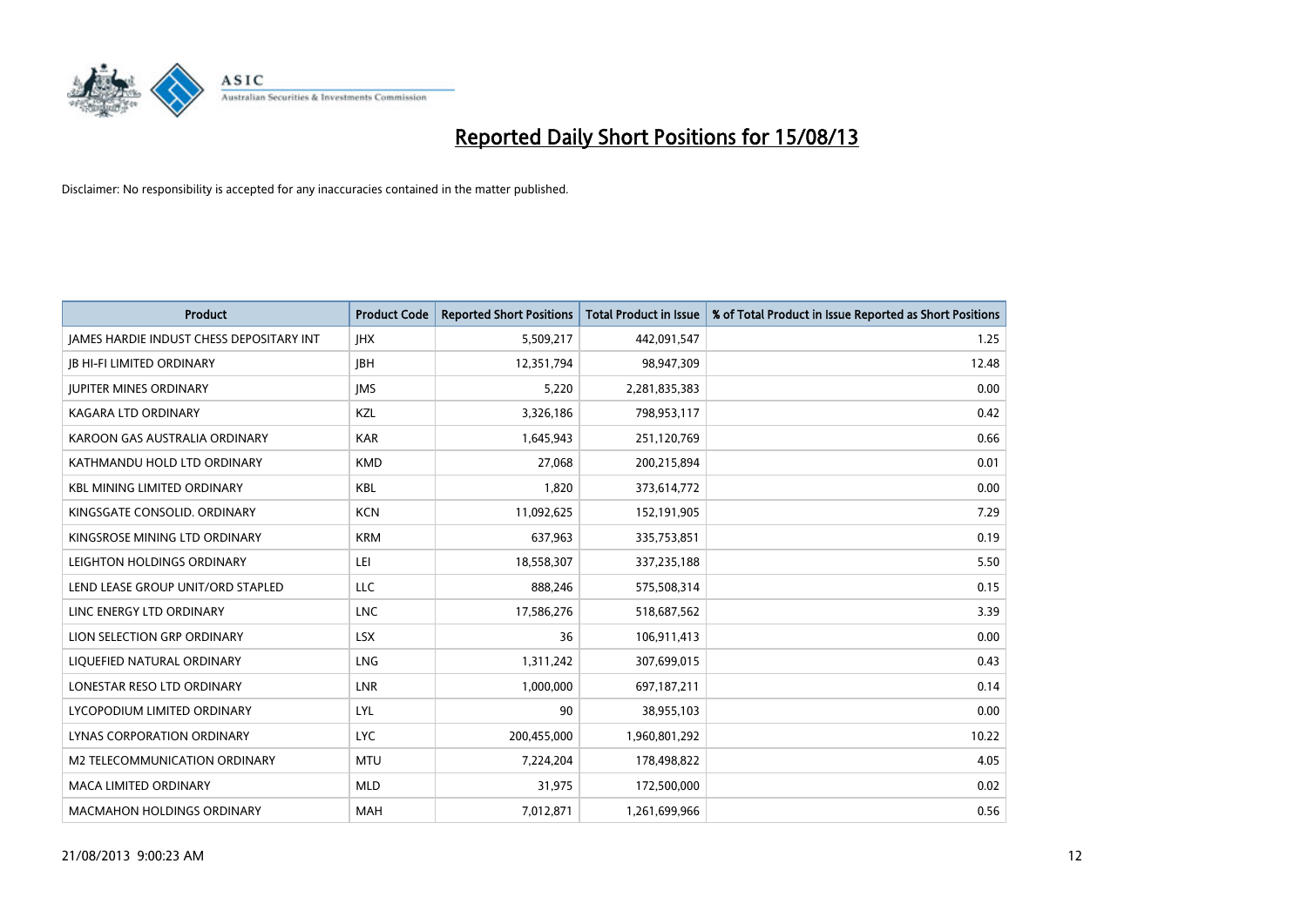

| <b>Product</b>                        | <b>Product Code</b> | <b>Reported Short Positions</b> | <b>Total Product in Issue</b> | % of Total Product in Issue Reported as Short Positions |
|---------------------------------------|---------------------|---------------------------------|-------------------------------|---------------------------------------------------------|
| MACO ATLAS ROADS GRP ORDINARY STAPLED | <b>MQA</b>          | 19,927,369                      | 478,531,436                   | 4.16                                                    |
| MACQUARIE GROUP LTD ORDINARY          | MQG                 | 1,581,298                       | 339,863,834                   | 0.47                                                    |
| MAGELLAN FIN GRP LTD ORDINARY         | <b>MFG</b>          | 160,845                         | 152,782,876                   | 0.11                                                    |
| <b>MATRIX C &amp; E LTD ORDINARY</b>  | <b>MCE</b>          | 3,200,008                       | 94,555,428                    | 3.38                                                    |
| <b>MAVERICK DRILLING ORDINARY</b>     | <b>MAD</b>          | 8,456,513                       | 452,726,751                   | 1.87                                                    |
| MAYNE PHARMA LTD ORDINARY             | <b>MYX</b>          | 2,085                           | 563,459,968                   | 0.00                                                    |
| MCMILLAN SHAKESPEARE ORDINARY         | <b>MMS</b>          | 2,777,151                       | 74,523,965                    | 3.73                                                    |
| <b>MCPHERSON'S LTD ORDINARY</b>       | <b>MCP</b>          | 10                              | 89,294,198                    | 0.00                                                    |
| MEDUSA MINING LTD ORDINARY            | <b>MML</b>          | 2,172,591                       | 188,903,911                   | 1.15                                                    |
| MEO AUSTRALIA LTD ORDINARY            | <b>MEO</b>          | 19,345                          | 627,264,587                   | 0.00                                                    |
| MERMAID MARINE ORDINARY               | <b>MRM</b>          | 429,778                         | 229,962,314                   | 0.19                                                    |
| MESOBLAST LIMITED ORDINARY            | <b>MSB</b>          | 17,253,153                      | 315,423,901                   | 5.47                                                    |
| METALS X LIMITED ORDINARY             | <b>MLX</b>          | 92,258                          | 1,651,766,110                 | 0.01                                                    |
| METCASH LIMITED ORDINARY              | <b>MTS</b>          | 88,864,620                      | 880,704,786                   | 10.09                                                   |
| METMINCO LIMITED ORDINARY             | <b>MNC</b>          | 1,609,580                       | 1,749,543,023                 | 0.09                                                    |
| MICLYN EXP OFFSHR ORDINARY            | <b>MIO</b>          | 323,943                         | 281,538,972                   | 0.12                                                    |
| MIGHTY RIVER POWER ORDINARY           | <b>MYT</b>          | 1,524,413                       | 1,400,000,094                 | 0.11                                                    |
| MINCOR RESOURCES NL ORDINARY          | <b>MCR</b>          | 2,511,521                       | 188,208,274                   | 1.33                                                    |
| MINERAL DEPOSITS ORDINARY             | <b>MDL</b>          | 3,225,814                       | 83,538,786                    | 3.86                                                    |
| MINERAL RESOURCES. ORDINARY           | <b>MIN</b>          | 7,381,597                       | 185,987,992                   | 3.97                                                    |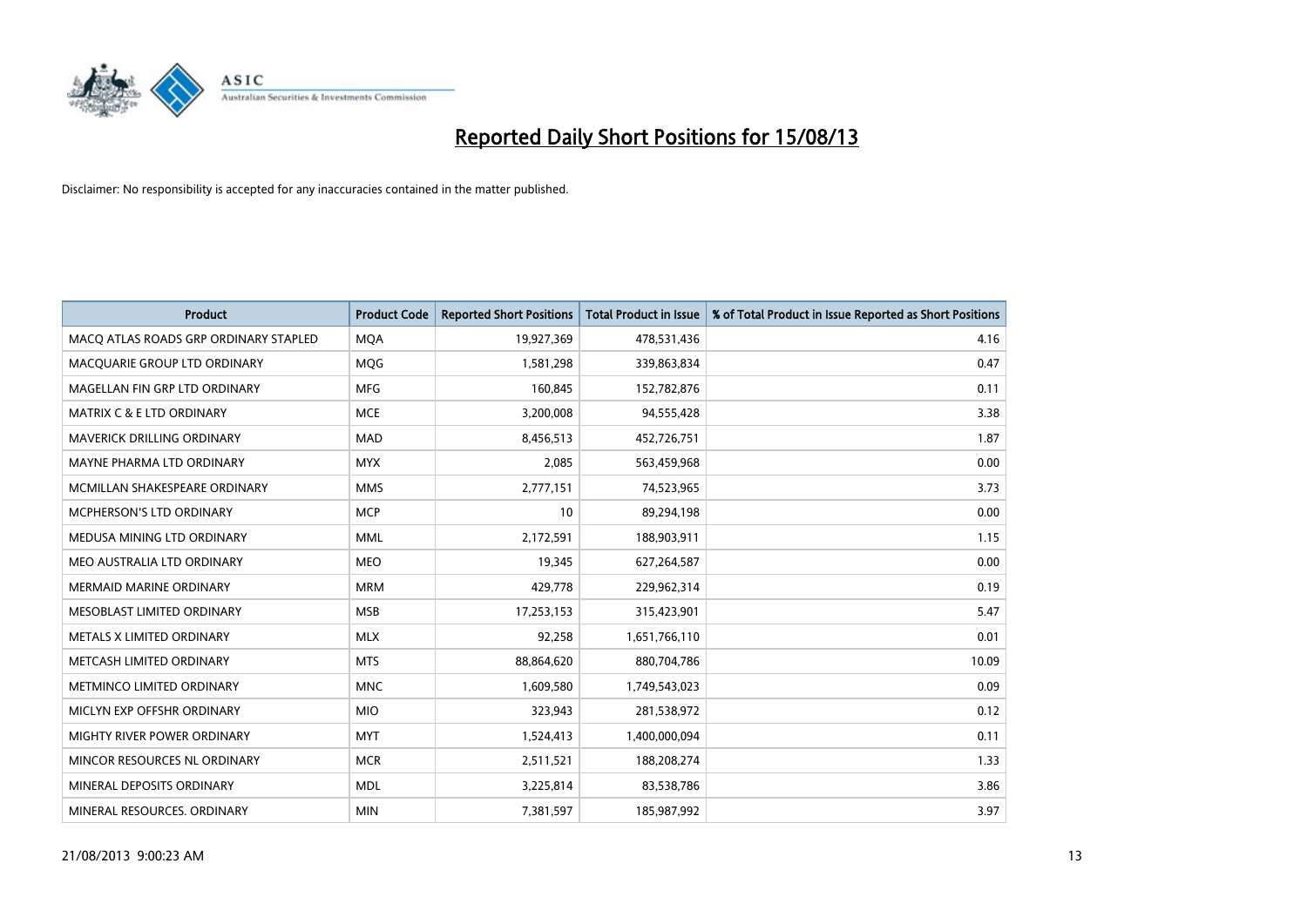

| <b>Product</b>                    | <b>Product Code</b> | <b>Reported Short Positions</b> | <b>Total Product in Issue</b> | % of Total Product in Issue Reported as Short Positions |
|-----------------------------------|---------------------|---------------------------------|-------------------------------|---------------------------------------------------------|
| MIRABELA NICKEL LTD ORDINARY      | <b>MBN</b>          | 24,641,309                      | 876,801,147                   | 2.81                                                    |
| MIRVAC GROUP STAPLED SECURITIES   | <b>MGR</b>          | 7,820,642                       | 3,664,938,678                 | 0.21                                                    |
| MOLOPO ENERGY LTD ORDINARY        | <b>MPO</b>          | 550,555                         | 246,664,291                   | 0.22                                                    |
| MONADELPHOUS GROUP ORDINARY       | <b>MND</b>          | 11,104,424                      | 90,940,258                    | 12.21                                                   |
| MORTGAGE CHOICE LTD ORDINARY      | <b>MOC</b>          | 1,045,101                       | 123,431,282                   | 0.85                                                    |
| <b>MOUNT GIBSON IRON ORDINARY</b> | MGX                 | 20,479,608                      | 1,090,584,232                 | 1.88                                                    |
| MULTIPLEX SITES SITES             | <b>MXUPA</b>        | 1.171                           | 4,500,000                     | 0.03                                                    |
| MURCHISON METALS LTD ORDINARY     | <b>MMX</b>          | 3,162,420                       | 450,497,346                   | 0.70                                                    |
| MYER HOLDINGS LTD ORDINARY        | <b>MYR</b>          | 82,784,401                      | 583,794,551                   | 14.18                                                   |
| NATIONAL AUST, BANK ORDINARY      | <b>NAB</b>          | 6,488,313                       | 2,348,870,499                 | 0.28                                                    |
| NAVITAS LIMITED ORDINARY          | <b>NVT</b>          | 5,708,079                       | 375,367,918                   | 1.52                                                    |
| NEON ENERGY LIMITED ORDINARY      | <b>NEN</b>          | 892,567                         | 552,637,848                   | 0.16                                                    |
| NEW HOPE CORPORATION ORDINARY     | <b>NHC</b>          | 1,525,062                       | 830,715,225                   | 0.18                                                    |
| NEW STANDARD ENERGY ORDINARY      | <b>NSE</b>          | 322,032                         | 305,331,847                   | 0.11                                                    |
| NEWCREST MINING ORDINARY          | <b>NCM</b>          | 4,614,298                       | 766,510,971                   | 0.60                                                    |
| NEWS CORP. A NON-VOTING CDI       | <b>NNCLV</b>        | 2,884,998                       | 379,394,603                   | 0.76                                                    |
| NEWS CORP. B VOTING CDI           | <b>NNC</b>          | 1,347,415                       | 199,630,239                   | 0.67                                                    |
| NEWSAT LIMITED ORDINARY           | <b>NWT</b>          | 15,440                          | 539,578,507                   | 0.00                                                    |
| NEXTDC LIMITED ORDINARY           | <b>NXT</b>          | 6,356,210                       | 173,673,716                   | 3.66                                                    |
| NEXUS ENERGY LIMITED ORDINARY     | <b>NXS</b>          | 4,132,873                       | 1,330,219,459                 | 0.31                                                    |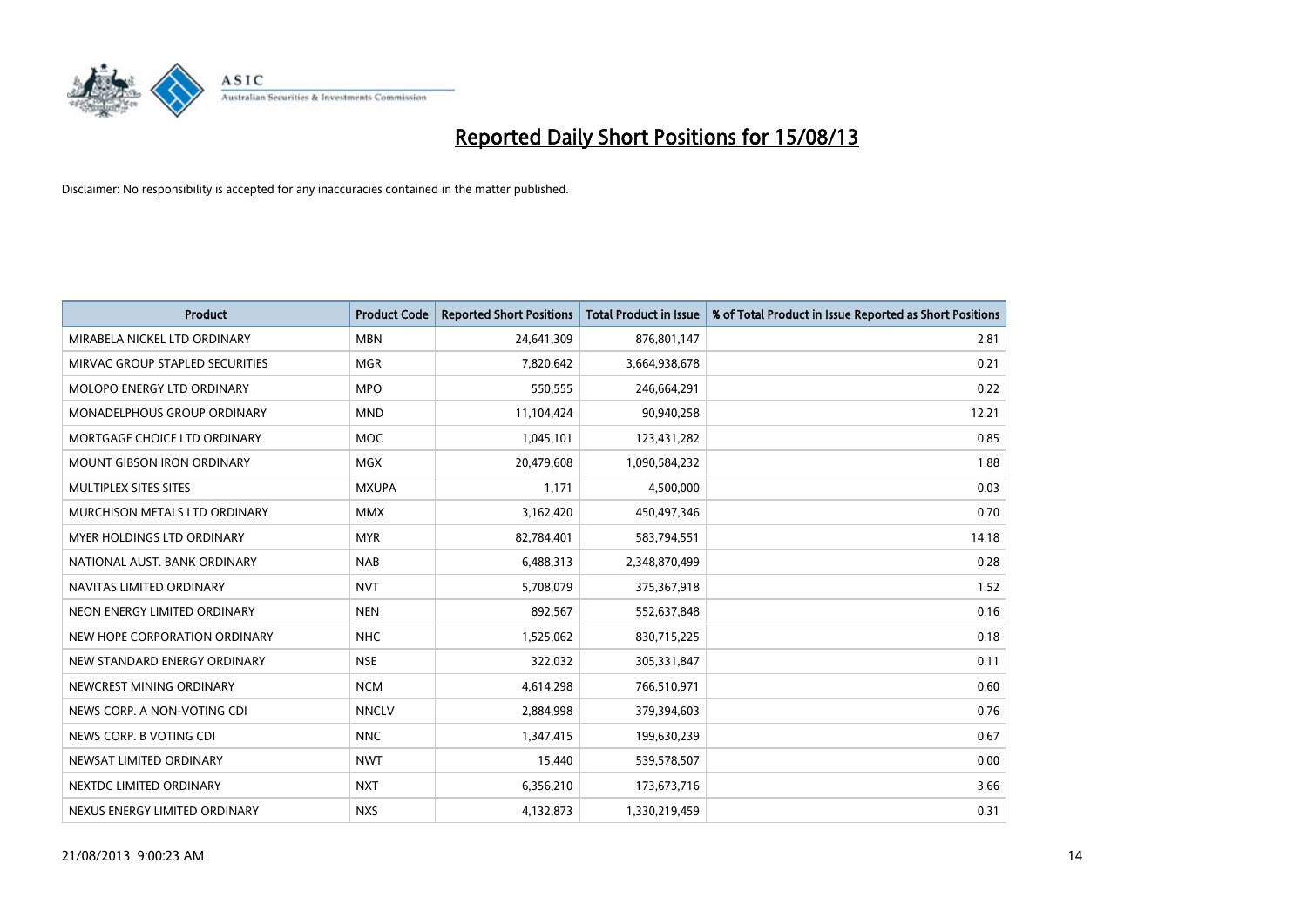

| <b>Product</b>                        | <b>Product Code</b> | <b>Reported Short Positions</b> | <b>Total Product in Issue</b> | % of Total Product in Issue Reported as Short Positions |
|---------------------------------------|---------------------|---------------------------------|-------------------------------|---------------------------------------------------------|
| NIB HOLDINGS LIMITED ORDINARY         | <b>NHF</b>          | 542,975                         | 439,004,182                   | 0.12                                                    |
| NIDO PETROLEUM ORDINARY               | <b>NDO</b>          | 42,500                          | 2,046,650,968                 | 0.00                                                    |
| NOBLE MINERAL RES ORDINARY            | <b>NMG</b>          | 2,365,726                       | 666,397,952                   | 0.36                                                    |
| NORTHERN IRON LTD ORDINARY            | <b>NFE</b>          | 2,318,427                       | 484,405,314                   | 0.48                                                    |
| NORTHERN STAR ORDINARY                | <b>NST</b>          | 5,956,723                       | 424,279,762                   | 1.40                                                    |
| NRW HOLDINGS LIMITED ORDINARY         | <b>NWH</b>          | 17,476,623                      | 278,888,011                   | 6.27                                                    |
| NUCOAL RESOURCES LTD ORDINARY         | <b>NCR</b>          | 102,652                         | 768,612,354                   | 0.01                                                    |
| NUFARM LIMITED ORDINARY               | <b>NUF</b>          | 16,625,157                      | 262,954,040                   | 6.32                                                    |
| OCEANAGOLD CORP. CHESS DEPOSITARY INT | <b>OGC</b>          | 521,219                         | 293,574,586                   | 0.18                                                    |
| OIL SEARCH LTD ORDINARY               | OSH                 | 6,634,648                       | 1,340,018,530                 | 0.50                                                    |
| OM HOLDINGS LIMITED ORDINARY          | <b>OMH</b>          | 3,105,678                       | 733,423,337                   | 0.42                                                    |
| ORICA LIMITED ORDINARY                | ORI                 | 10,551,443                      | 368,203,632                   | 2.87                                                    |
| ORIGIN ENERGY ORDINARY                | <b>ORG</b>          | 11,459,935                      | 1,097,963,570                 | 1.04                                                    |
| OROCOBRE LIMITED ORDINARY             | <b>ORE</b>          | 400,060                         | 117,745,140                   | 0.34                                                    |
| OROTONGROUP LIMITED ORDINARY          | <b>ORL</b>          | 480,160                         | 40,880,902                    | 1.17                                                    |
| ORPHEUS ENERGY LTD ORDINARY           | <b>OEG</b>          | 67,200                          | 130,475,919                   | 0.05                                                    |
| OZ MINERALS ORDINARY                  | OZL                 | 10,356,286                      | 303,470,022                   | 3.41                                                    |
| PACIFIC BRANDS ORDINARY               | <b>PBG</b>          | 15,618,243                      | 912,915,695                   | 1.71                                                    |
| PALADIN ENERGY LTD ORDINARY           | <b>PDN</b>          | 65,176,424                      | 962,765,979                   | 6.77                                                    |
| PANAUST LIMITED ORDINARY              | <b>PNA</b>          | 5,242,161                       | 619,084,930                   | 0.85                                                    |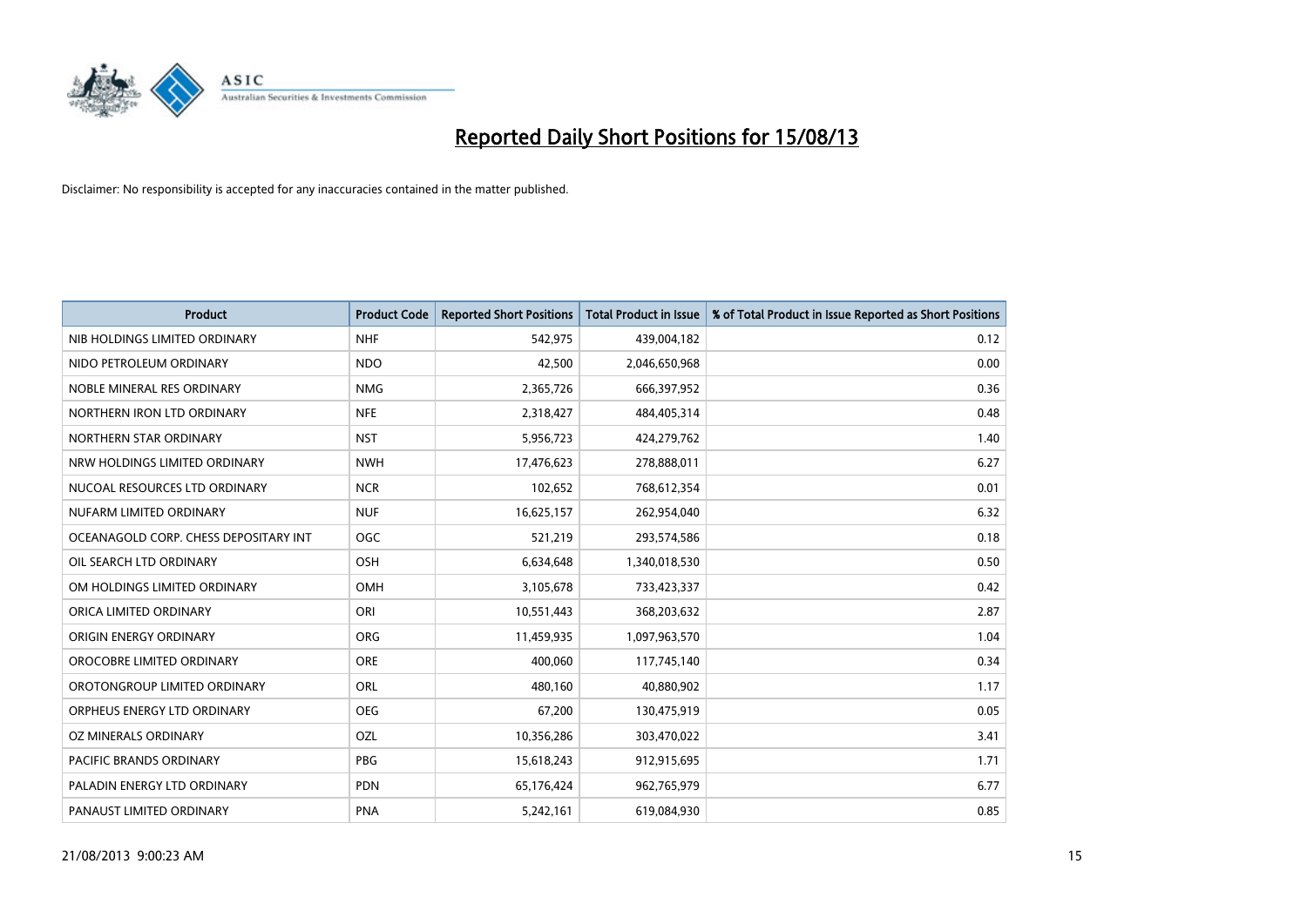

| <b>Product</b>               | <b>Product Code</b> | <b>Reported Short Positions</b> | <b>Total Product in Issue</b> | % of Total Product in Issue Reported as Short Positions |
|------------------------------|---------------------|---------------------------------|-------------------------------|---------------------------------------------------------|
| PANORAMIC RESOURCES ORDINARY | PAN                 | 465,730                         | 260,676,416                   | 0.18                                                    |
| PANTERRA GOLD LTD ORDINARY   | PGI                 | $\mathbf{1}$                    | 760,580,455                   | 0.00                                                    |
| PAPERLINX LIMITED ORDINARY   | <b>PPX</b>          | 48,101                          | 609,280,761                   | 0.01                                                    |
| PAPILLON RES LTD ORDINARY    | <b>PIR</b>          | 7,651,314                       | 337,544,210                   | 2.27                                                    |
| PATTIES FOODS LTD ORDINARY   | PFL                 | 3,660                           | 139,065,639                   | 0.00                                                    |
| PEEL MINING LIMITED ORDINARY | <b>PEX</b>          | 25,291                          | 132,085,969                   | 0.02                                                    |
| PEET LIMITED ORDINARY        | <b>PPC</b>          | 3,391,747                       | 431,986,887                   | 0.79                                                    |
| PERILYA LIMITED ORDINARY     | <b>PEM</b>          | 610,833                         | 769,316,426                   | 0.08                                                    |
| PERPETUAL LIMITED ORDINARY   | PPT                 | 2,251,735                       | 41,980,678                    | 5.36                                                    |
| PERSEUS MINING LTD ORDINARY  | PRU                 | 14,210,297                      | 457,962,088                   | 3.10                                                    |
| PHARMAXIS LTD ORDINARY       | <b>PXS</b>          | 7,597,249                       | 308,548,389                   | 2.46                                                    |
| PHOSPHAGENICS LTD. ORDINARY  | POH                 | 274,058                         | 1,020,465,957                 | 0.03                                                    |
| PLATINUM ASSET ORDINARY      | <b>PTM</b>          | 3,921,409                       | 578,145,695                   | 0.68                                                    |
| PLATINUM AUSTRALIA ORDINARY  | <b>PLA</b>          | 836,127                         | 504,968,043                   | 0.17                                                    |
| PMI GOLD CORP CDI 1:1        | <b>PVM</b>          | 232,274                         | 154,329,165                   | 0.15                                                    |
| PMP LIMITED ORDINARY         | <b>PMP</b>          | 28,840                          | 323,781,124                   | 0.01                                                    |
| PREMIER INVESTMENTS ORDINARY | <b>PMV</b>          | 1,464,478                       | 155,260,478                   | 0.94                                                    |
| PRIMA BIOMED LTD ORDINARY    | <b>PRR</b>          | 692,487                         | 1,192,621,841                 | 0.06                                                    |
| PRIMARY HEALTH CARE ORDINARY | <b>PRY</b>          | 25,946,000                      | 503,921,941                   | 5.15                                                    |
| PROGRAMMED ORDINARY          | <b>PRG</b>          | 413,433                         | 118,229,190                   | 0.35                                                    |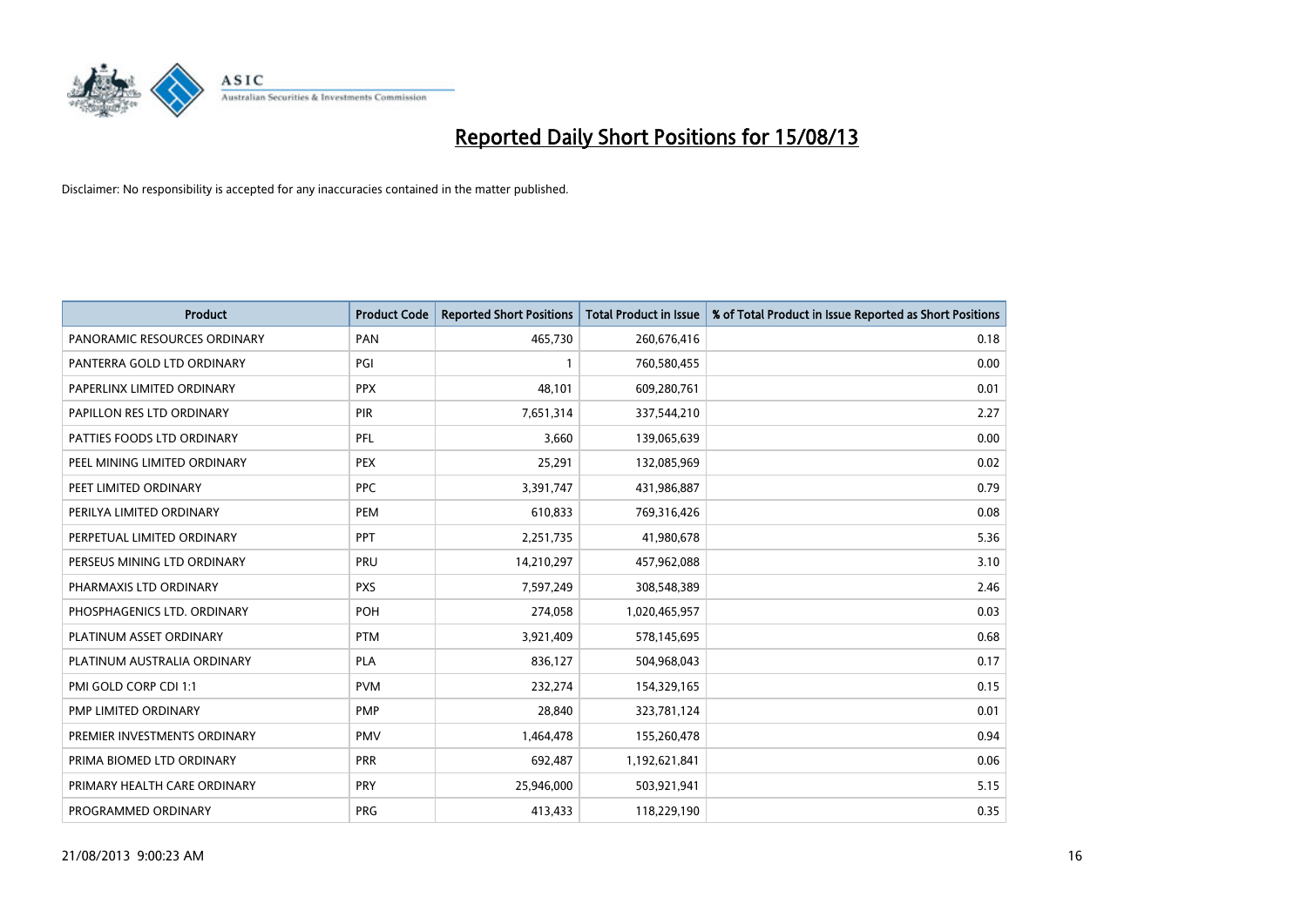

| <b>Product</b>                      | <b>Product Code</b> | <b>Reported Short Positions</b> | <b>Total Product in Issue</b> | % of Total Product in Issue Reported as Short Positions |
|-------------------------------------|---------------------|---------------------------------|-------------------------------|---------------------------------------------------------|
| <b>QANTAS AIRWAYS ORDINARY</b>      | QAN                 | 32,635,721                      | 2,241,745,788                 | 1.46                                                    |
| <b>OBE INSURANCE GROUP ORDINARY</b> | <b>OBE</b>          | 29,773,459                      | 1,220,868,532                 | 2.44                                                    |
| ORXPHARMA LTD ORDINARY              | <b>QRX</b>          | 948,614                         | 144,785,606                   | 0.66                                                    |
| <b>QUBE HOLDINGS LTD ORDINARY</b>   | <b>QUB</b>          | 15,492,502                      | 928,965,547                   | 1.67                                                    |
| RAMELIUS RESOURCES ORDINARY         | <b>RMS</b>          | 3,684,909                       | 337,904,409                   | 1.09                                                    |
| RAMSAY HEALTH CARE ORDINARY         | <b>RHC</b>          | 1,988,801                       | 202,081,252                   | 0.98                                                    |
| <b>RCR TOMLINSON ORDINARY</b>       | <b>RCR</b>          | 892,952                         | 132,431,265                   | 0.67                                                    |
| REA GROUP ORDINARY                  | <b>REA</b>          | 811,758                         | 131,714,699                   | 0.62                                                    |
| RED 5 LIMITED ORDINARY              | <b>RED</b>          | 1,148,808                       | 135,488,008                   | 0.85                                                    |
| <b>RED FORK ENERGY ORDINARY</b>     | <b>RFE</b>          | 4,458,135                       | 446,551,719                   | 1.00                                                    |
| REDBANK ENERGY LTD ORDINARY         | AEJ                 | 13                              | 786,287                       | 0.00                                                    |
| REECE AUSTRALIA LTD. ORDINARY       | <b>REH</b>          | 355                             | 99,600,000                    | 0.00                                                    |
| REED RESOURCES LTD ORDINARY         | <b>RDR</b>          | 1,015                           | 521,897,064                   | 0.00                                                    |
| <b>REGIS RESOURCES ORDINARY</b>     | <b>RRL</b>          | 7,680,943                       | 477,447,099                   | 1.61                                                    |
| RESMED INC CDI 10:1                 | <b>RMD</b>          | 9,855,442                       | 1,556,242,300                 | 0.63                                                    |
| <b>RESOLUTE MINING ORDINARY</b>     | <b>RSG</b>          | 2,134,333                       | 640,994,224                   | 0.33                                                    |
| RESOURCE EQUIP LTD ORDINARY         | <b>RQL</b>          | 673                             | 249,065,471                   | 0.00                                                    |
| RESOURCE GENERATION ORDINARY        | <b>RES</b>          | 670,000                         | 332,234,604                   | 0.20                                                    |
| <b>RETAIL FOOD GROUP ORDINARY</b>   | <b>RFG</b>          | 2,652,115                       | 130,301,190                   | 2.04                                                    |
| REX MINERALS LIMITED ORDINARY       | <b>RXM</b>          | 2,206,955                       | 188,907,284                   | 1.17                                                    |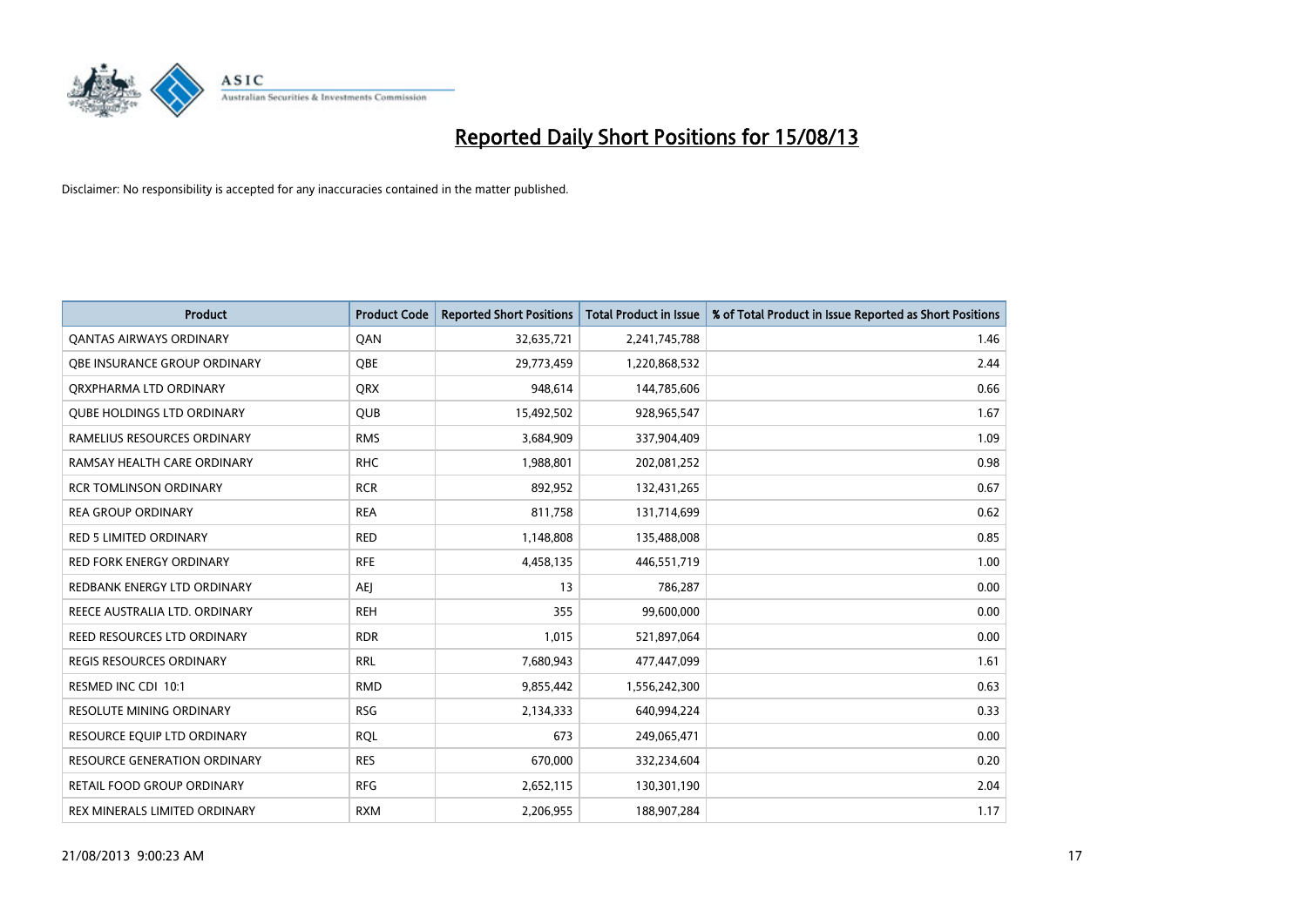

| <b>Product</b>                        | <b>Product Code</b> | <b>Reported Short Positions</b> | <b>Total Product in Issue</b> | % of Total Product in Issue Reported as Short Positions |
|---------------------------------------|---------------------|---------------------------------|-------------------------------|---------------------------------------------------------|
| <b>RIALTO ENERGY ORDINARY</b>         | <b>RIA</b>          | 41                              | 786,649,489                   | 0.00                                                    |
| <b>RIDLEY CORPORATION ORDINARY</b>    | <b>RIC</b>          | 638,194                         | 307,817,071                   | 0.21                                                    |
| RIO TINTO LIMITED ORDINARY            | <b>RIO</b>          | 7,132,598                       | 435,758,720                   | 1.64                                                    |
| <b>ROBUST RESOURCES ORDINARY</b>      | <b>ROL</b>          | 244                             | 89,086,035                    | 0.00                                                    |
| ROC OIL COMPANY ORDINARY              | <b>ROC</b>          | 1,812,908                       | 683,235,552                   | 0.27                                                    |
| SAI GLOBAL LIMITED ORDINARY           | SAI                 | 11,494,108                      | 209,466,179                   | 5.49                                                    |
| SALMAT LIMITED ORDINARY               | <b>SLM</b>          | 36,856                          | 159,812,799                   | 0.02                                                    |
| SANDFIRE RESOURCES ORDINARY           | <b>SFR</b>          | 4,047,970                       | 155,640,968                   | 2.60                                                    |
| SANTANA MINERALS LTD ORDINARY         | SMI                 | 488,715                         | 97,725,799                    | 0.50                                                    |
| SANTOS LTD ORDINARY                   | <b>STO</b>          | 6,052,024                       | 965,620,190                   | 0.63                                                    |
| SARACEN MINERAL ORDINARY              | SAR                 | 15,871,850                      | 595,263,186                   | 2.67                                                    |
| SCA PROPERTY GROUP STAPLED SECURITIES | SCP                 | 35,944,282                      | 642,417,140                   | 5.60                                                    |
| SEDGMAN LIMITED ORDINARY              | <b>SDM</b>          | 626,623                         | 220,368,310                   | 0.28                                                    |
| SEEK LIMITED ORDINARY                 | <b>SEK</b>          | 19,297,863                      | 337,833,019                   | 5.71                                                    |
| SELECT HARVESTS ORDINARY              | SHV                 | 27,781                          | 57,462,851                    | 0.05                                                    |
| SENEX ENERGY LIMITED ORDINARY         | <b>SXY</b>          | 5,519,582                       | 1,141,310,350                 | 0.48                                                    |
| SERVCORP LIMITED ORDINARY             | SRV                 | 242                             | 98,432,275                    | 0.00                                                    |
| SERVICE STREAM ORDINARY               | <b>SSM</b>          | 53,010                          | 283,418,867                   | 0.02                                                    |
| SEVEN GROUP HOLDINGS ORDINARY         | <b>SVW</b>          | 5,180,922                       | 308,160,281                   | 1.68                                                    |
| SEVEN WEST MEDIA LTD ORDINARY         | <b>SWM</b>          | 4,579,320                       | 999,160,872                   | 0.46                                                    |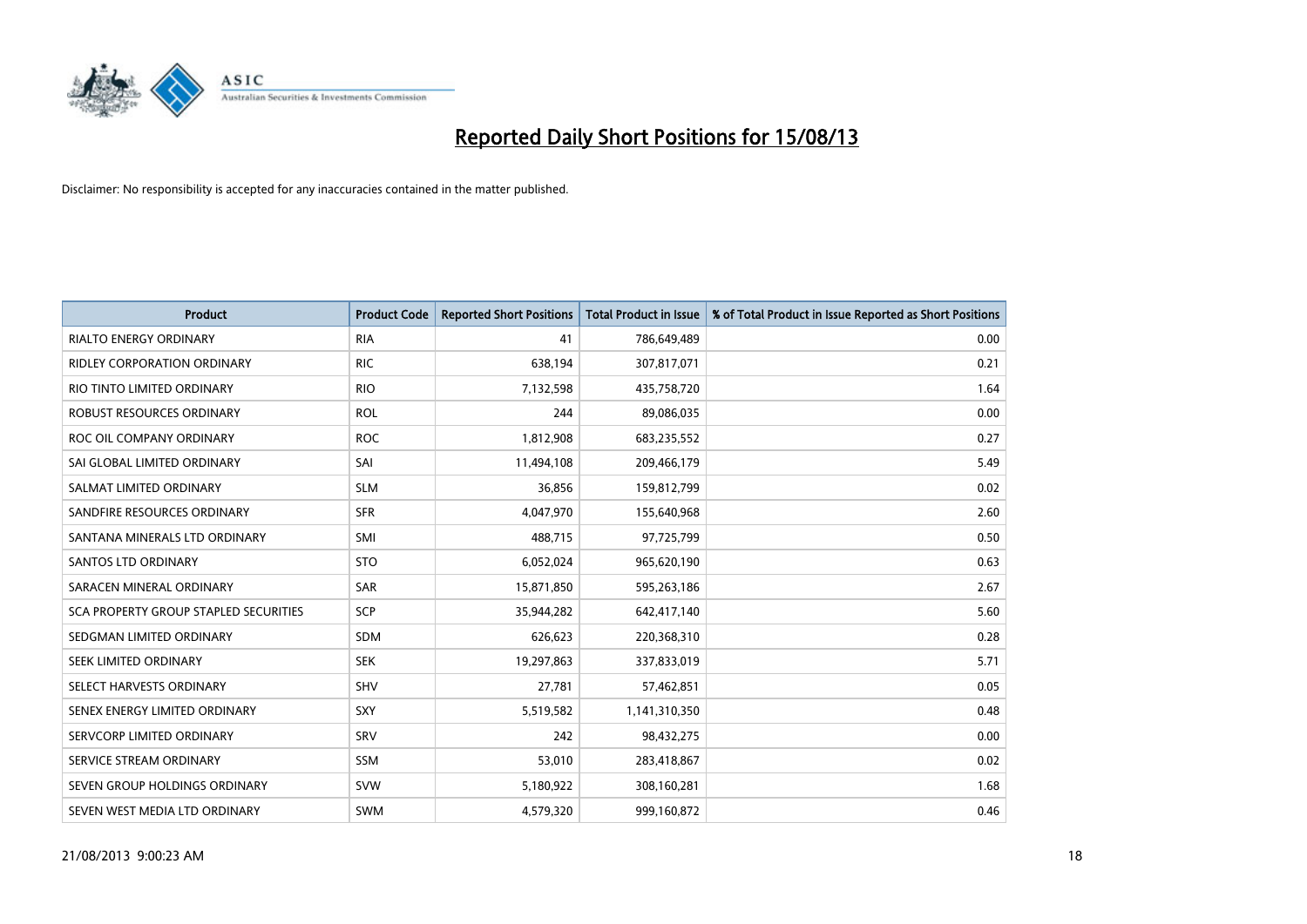

| <b>Product</b>                           | <b>Product Code</b> | <b>Reported Short Positions</b> | <b>Total Product in Issue</b> | % of Total Product in Issue Reported as Short Positions |
|------------------------------------------|---------------------|---------------------------------|-------------------------------|---------------------------------------------------------|
| SIGMA PHARMACEUTICAL ORDINARY            | <b>SIP</b>          | 5,464,323                       | 1,130,093,323                 | 0.48                                                    |
| SILEX SYSTEMS ORDINARY                   | <b>SLX</b>          | 2,050,658                       | 170,249,150                   | 1.20                                                    |
| SILVER CHEF LIMITED ORDINARY             | SIV                 | 48,323                          | 28,762,745                    | 0.17                                                    |
| SILVER LAKE RESOURCE ORDINARY            | <b>SLR</b>          | 10,095,317                      | 379,048,750                   | 2.66                                                    |
| SIMS METAL MGMT LTD ORDINARY             | SGM                 | 10,084,086                      | 204,314,281                   | 4.94                                                    |
| SINGAPORE TELECOMM. CHESS DEPOSITARY INT | <b>SGT</b>          | 4,227,621                       | 187,523,486                   | 2.25                                                    |
| SIRIUS RESOURCES NL ORDINARY             | <b>SIR</b>          | 4,184,081                       | 227,020,167                   | 1.84                                                    |
| SIRTEX MEDICAL ORDINARY                  | <b>SRX</b>          | 71,459                          | 56,079,887                    | 0.13                                                    |
| SKILLED GROUP LTD ORDINARY               | <b>SKE</b>          | 5,079,460                       | 233,533,526                   | 2.18                                                    |
| SKYCITY ENT GRP LTD ORDINARY             | <b>SKC</b>          | 162,665                         | 576,958,340                   | 0.03                                                    |
| <b>SLATER &amp; GORDON ORDINARY</b>      | SGH                 | 93,497                          | 196,809,265                   | 0.05                                                    |
| SMS MANAGEMENT. ORDINARY                 | <b>SMX</b>          | 1,720,480                       | 69,919,865                    | 2.46                                                    |
| SONIC HEALTHCARE ORDINARY                | SHL                 | 8,635,711                       | 397,205,681                   | 2.17                                                    |
| SOUL PATTINSON (W.H) ORDINARY            | SOL                 | 72,384                          | 239,395,320                   | 0.03                                                    |
| SP AUSNET STAPLED SECURITIES             | SPN                 | 35,117,464                      | 3,376,325,523                 | 1.04                                                    |
| SPARK INFRASTRUCTURE STAPLED NOTE & UNIT | SKI                 | 55,978,846                      | 1,326,734,264                 | 4.22                                                    |
| SPDR 200 FUND ETF UNITS                  | <b>STW</b>          | 82,072                          | 45,278,688                    | 0.18                                                    |
| SPECIALTY FASHION ORDINARY               | <b>SFH</b>          | 60.706                          | 192,236,121                   | 0.03                                                    |
| ST BARBARA LIMITED ORDINARY              | <b>SBM</b>          | 26,633,175                      | 488,074,077                   | 5.46                                                    |
| STARPHARMA HOLDINGS ORDINARY             | SPL                 | 16,234,965                      | 283,864,948                   | 5.72                                                    |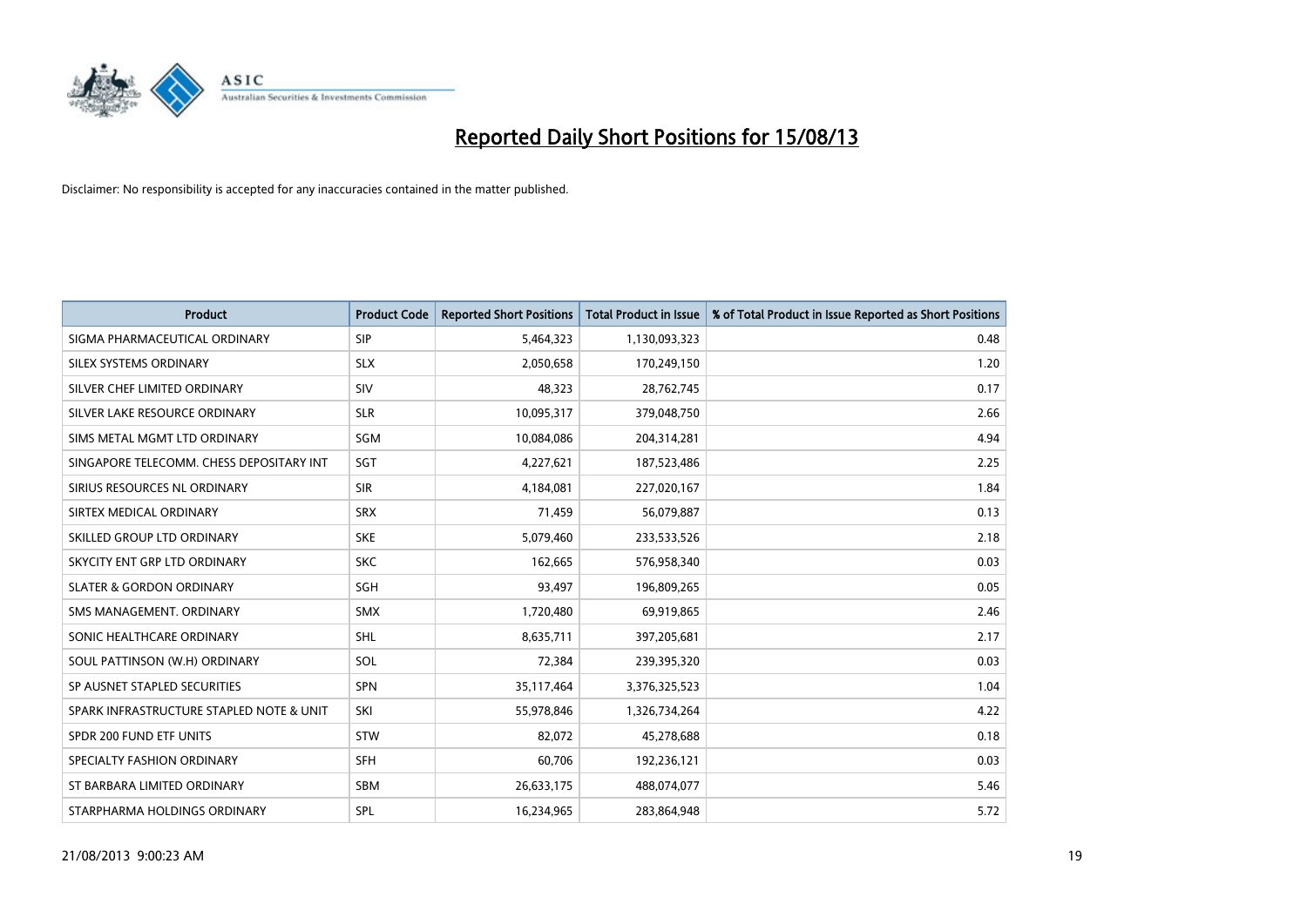

| <b>Product</b>                   | <b>Product Code</b> | <b>Reported Short Positions</b> | <b>Total Product in Issue</b> | % of Total Product in Issue Reported as Short Positions |
|----------------------------------|---------------------|---------------------------------|-------------------------------|---------------------------------------------------------|
| STEADFAST GROUP LTD ORDINARY     | <b>SDF</b>          | 12,456,522                      | 500,873,408                   | 2.49                                                    |
| STHN CROSS MEDIA ORDINARY        | <b>SXL</b>          | 7,145,273                       | 704,858,524                   | 1.01                                                    |
| STOCKLAND UNITS/ORD STAPLED      | SGP                 | 8,602,044                       | 2,305,750,747                 | 0.37                                                    |
| STRAITS RES LTD. ORDINARY        | SRO                 | 31,522                          | 1,164,150,159                 | 0.00                                                    |
| STW COMMUNICATIONS ORDINARY      | SGN                 | 1,197,538                       | 403,828,512                   | 0.30                                                    |
| SUNCORP GROUP LTD ORDINARY       | <b>SUN</b>          | 3,479,743                       | 1,286,600,980                 | 0.27                                                    |
| SUNDANCE ENERGY ORDINARY         | <b>SEA</b>          | 422,665                         | 462,611,982                   | 0.09                                                    |
| SUNDANCE RESOURCES ORDINARY      | SDL                 | 50,881,074                      | 3,072,110,985                 | 1.66                                                    |
| SUNLAND GROUP LTD ORDINARY       | <b>SDG</b>          | 50,527                          | 181,710,087                   | 0.03                                                    |
| SUPER RET REP LTD ORDINARY       | SUL                 | 982,999                         | 196,472,811                   | 0.50                                                    |
| SYD AIRPORT STAPLED US PROHIBIT. | <b>SYD</b>          | 20,404,333                      | 1,861,210,782                 | 1.10                                                    |
| SYRAH RESOURCES ORDINARY         | <b>SYR</b>          | 1,052,317                       | 147,867,623                   | 0.71                                                    |
| TABCORP HOLDINGS LTD ORDINARY    | <b>TAH</b>          | 18,949,931                      | 744,885,690                   | 2.54                                                    |
| TANAMI GOLD NL ORDINARY          | <b>TAM</b>          | 178,918                         | 587,548,523                   | 0.03                                                    |
| TAP OIL LIMITED ORDINARY         | <b>TAP</b>          | 278,515                         | 241,608,606                   | 0.12                                                    |
| TASSAL GROUP LIMITED ORDINARY    | <b>TGR</b>          | 154,880                         | 146,304,404                   | 0.11                                                    |
| TATTS GROUP LTD ORDINARY         | <b>TTS</b>          | 15,259,748                      | 1,402,708,406                 | 1.09                                                    |
| TELECOM CORPORATION ORDINARY     | <b>TEL</b>          | 6,349,208                       | 1,817,088,869                 | 0.35                                                    |
| TELSTRA CORPORATION, ORDINARY    | <b>TLS</b>          | 23,858,142                      | 12,443,074,357                | 0.19                                                    |
| TEN NETWORK HOLDINGS ORDINARY    | <b>TEN</b>          | 130,870,929                     | 2,586,970,845                 | 5.06                                                    |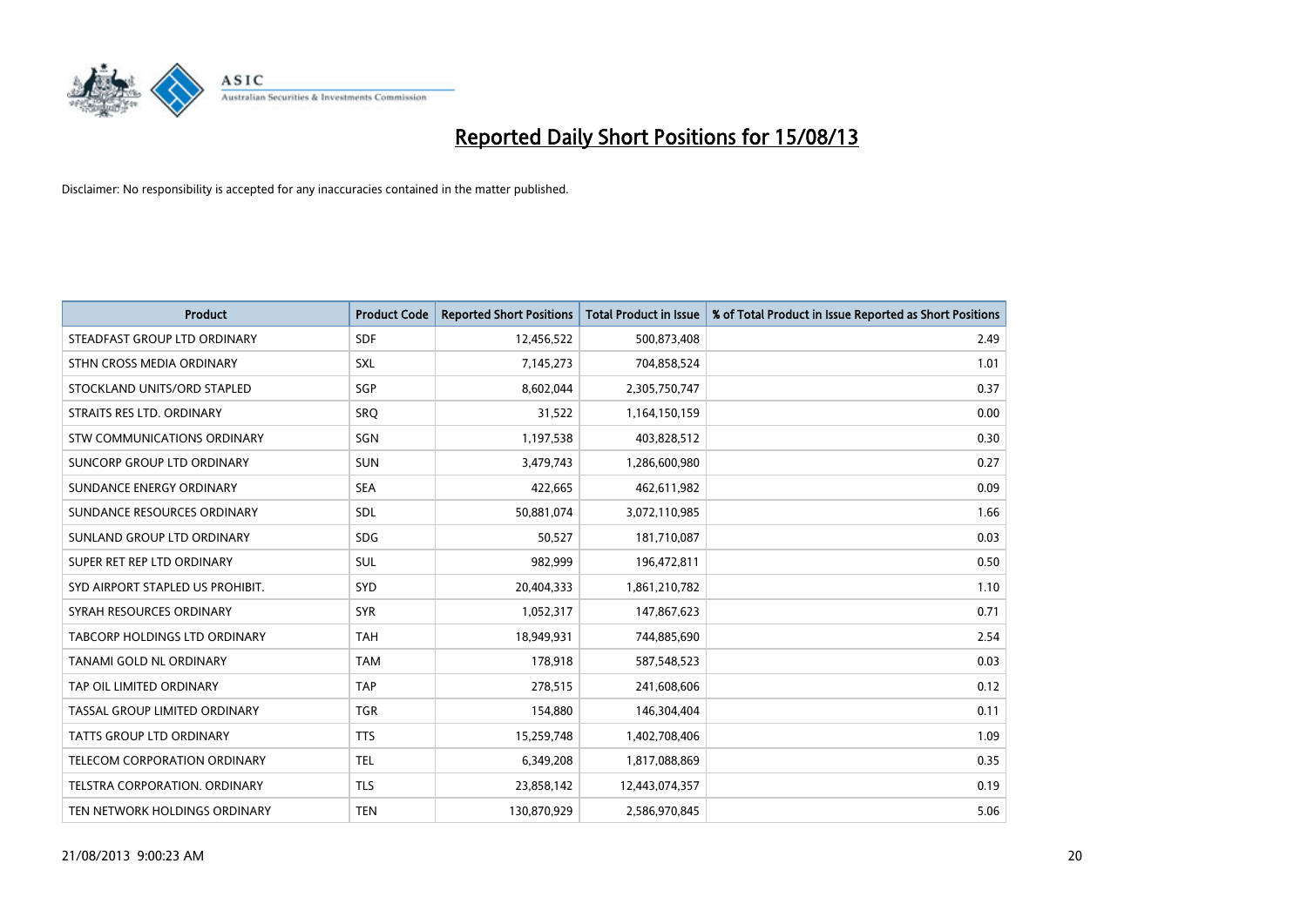

| <b>Product</b>                        | <b>Product Code</b> | <b>Reported Short Positions</b> | <b>Total Product in Issue</b> | % of Total Product in Issue Reported as Short Positions |
|---------------------------------------|---------------------|---------------------------------|-------------------------------|---------------------------------------------------------|
| TERANGA GOLD CORP CDI 1:1             | <b>TGZ</b>          | 648,350                         | 174,491,981                   | 0.37                                                    |
| THE REJECT SHOP ORDINARY              | <b>TRS</b>          | 1,908,222                       | 28,826,248                    | 6.62                                                    |
| THORN GROUP LIMITED ORDINARY          | <b>TGA</b>          | 53,733                          | 148,897,155                   | 0.04                                                    |
| <b>TIGER RESOURCES ORDINARY</b>       | <b>TGS</b>          | 1,043,353                       | 674,770,269                   | 0.15                                                    |
| TOLL HOLDINGS LTD ORDINARY            | <b>TOL</b>          | 27,607,447                      | 717,133,875                   | 3.85                                                    |
| TOX FREE SOLUTIONS ORDINARY           | <b>TOX</b>          | 1,022,489                       | 132,519,859                   | 0.77                                                    |
| TPG TELECOM LIMITED ORDINARY          | <b>TPM</b>          | 1,166,842                       | 793,808,141                   | 0.15                                                    |
| TRADE ME GROUP ORDINARY               | <b>TME</b>          | 315,614                         | 396,017,568                   | 0.08                                                    |
| <b>TRANSFIELD SERVICES ORDINARY</b>   | <b>TSE</b>          | 31,073,010                      | 512,457,716                   | 6.06                                                    |
| TRANSPACIFIC INDUST, ORDINARY         | <b>TPI</b>          | 10,288,547                      | 1,578,563,490                 | 0.65                                                    |
| TRANSURBAN GROUP TRIPLE STAPLED SEC.  | TCL                 | 1,450,794                       | 1,481,594,818                 | 0.10                                                    |
| TREASURY WINE ESTATE ORDINARY         | <b>TWE</b>          | 22,620,537                      | 647,227,144                   | 3.49                                                    |
| TROY RESOURCES LTD ORDINARY           | <b>TRY</b>          | 690,170                         | 164,568,698                   | 0.42                                                    |
| TWENTY-FIRST FOX INC A NON-VOTING CDI | <b>FOXLV</b>        | 1,343,106                       | 1,623,548,480                 | 0.08                                                    |
| TWENTY-FIRST FOX INC B VOTING CDI     | <b>FOX</b>          | 768,738                         | 1,112,242,654                 | 0.07                                                    |
| UGL LIMITED ORDINARY                  | UGL                 | 17,230,039                      | 166,511,240                   | 10.35                                                   |
| UNILIFE CORPORATION CDI 6:1           | <b>UNS</b>          | 17,840                          | 273,146,346                   | 0.01                                                    |
| UXC LIMITED ORDINARY                  | <b>UXC</b>          | 372,269                         | 308,906,770                   | 0.12                                                    |
| VIRGIN AUS HLDG LTD ORDINARY          | <b>VAH</b>          | 91,151,579                      | 2,581,231,776                 | 3.53                                                    |
| <b>VIRTUS HEALTH LTD ORDINARY</b>     | <b>VRT</b>          | 330,491                         | 79,536,601                    | 0.42                                                    |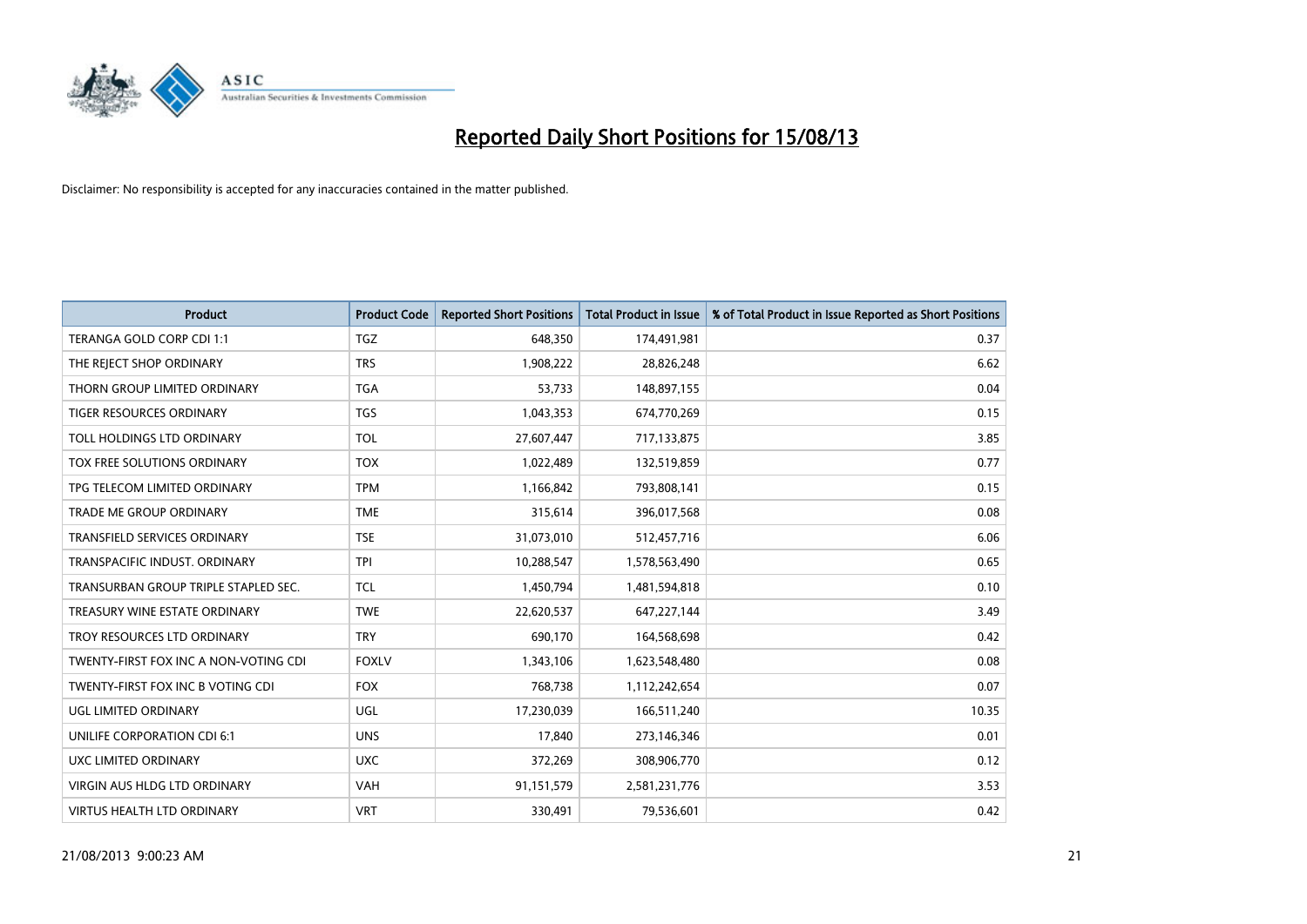

| <b>Product</b>                         | <b>Product Code</b> | <b>Reported Short Positions</b> | <b>Total Product in Issue</b> | % of Total Product in Issue Reported as Short Positions |
|----------------------------------------|---------------------|---------------------------------|-------------------------------|---------------------------------------------------------|
| <b>VOCUS COMMS LTD ORDINARY</b>        | <b>VOC</b>          | 53,059                          | 78,546,557                    | 0.07                                                    |
| <b>WDS LIMITED ORDINARY</b>            | <b>WDS</b>          | 7                               | 144,740,614                   | 0.00                                                    |
| WEBIET LIMITED ORDINARY                | <b>WEB</b>          | 1,322,767                       | 79,397,959                    | 1.67                                                    |
| <b>WESFARMERS LIMITED ORDINARY</b>     | <b>WES</b>          | 28,211,497                      | 1,006,674,601                 | 2.80                                                    |
| WESFARMERS LIMITED PARTIALLY PROTECTED | <b>WESN</b>         | 140,650                         | 150,518,997                   | 0.09                                                    |
| WESTERN AREAS LTD ORDINARY             | <b>WSA</b>          | 20,249,782                      | 196,843,803                   | 10.29                                                   |
| WESTERN DESERT RES. ORDINARY           | <b>WDR</b>          | 2,764,257                       | 392,493,317                   | 0.70                                                    |
| WESTFIELD GROUP ORD/UNIT STAPLED SEC   | <b>WDC</b>          | 8,452,337                       | 2,168,299,076                 | 0.39                                                    |
| WESTFIELD RETAIL TST UNIT STAPLED      | <b>WRT</b>          | 13,470,094                      | 2,995,945,800                 | 0.45                                                    |
| <b>WESTPAC BANKING CORP ORDINARY</b>   | <b>WBC</b>          | 27,382,470                      | 3,103,729,084                 | 0.88                                                    |
| WHITE ENERGY COMPANY ORDINARY          | <b>WEC</b>          | 464                             | 322,974,494                   | 0.00                                                    |
| WHITEHAVEN COAL ORDINARY               | <b>WHC</b>          | 106,045,763                     | 1,025,692,710                 | 10.34                                                   |
| WIDE BAY AUST LTD ORDINARY             | <b>WBB</b>          | 7,646                           | 36,238,600                    | 0.02                                                    |
| WINDIMURRA VANADIUM ORDINARY           | <b>WVL</b>          | 20,461                          | 19,284,366                    | 0.11                                                    |
| WOODSIDE PETROLEUM ORDINARY            | <b>WPL</b>          | 2,781,621                       | 823,910,657                   | 0.34                                                    |
| WOOLWORTHS LIMITED ORDINARY            | <b>WOW</b>          | 5,942,885                       | 1,250,229,801                 | 0.48                                                    |
| <b>WORLEYPARSONS LTD ORDINARY</b>      | <b>WOR</b>          | 5,254,087                       | 243,461,412                   | 2.16                                                    |
| WOTIF.COM HOLDINGS ORDINARY            | <b>WTF</b>          | 21,043,546                      | 211,736,244                   | 9.94                                                    |
| <b>XERO LTD ORDINARY</b>               | <b>XRO</b>          | 2,304                           | 117,529,640                   | 0.00                                                    |
| YANCOAL AUST LTD CVR SHARES            | <b>YALN</b>         | 5,589                           | 87,645,184                    | 0.01                                                    |